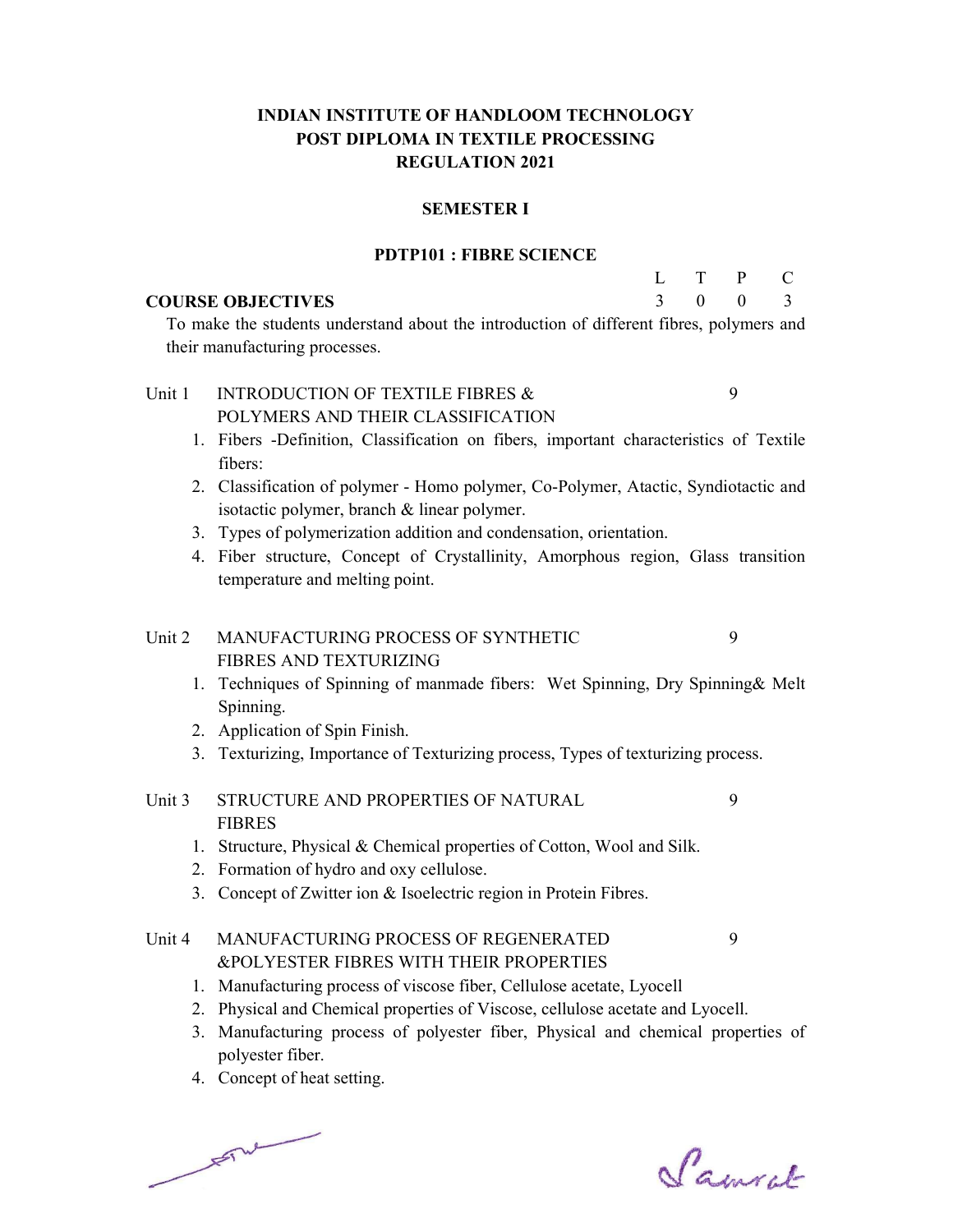- Unit 5 MANUFACTURING PROCESS OF POLYAMIDES, POLY ACRYLONITRILE AND OTHER FIBRESWITH THEIR PROPERTIES
	- 1. Manufacturing process of Nylon-6 & Nylon-66.Physical and Chemical properties of Polyamide fibers.
	- 2. Manufacturing process of Acrylonitrile fibers. Physical and Chemical properties of Acrylonitrile fiber.
	- 3. Manufacturing process of PE &PP fibers. Physical and Chemical properties of PE & PP fibers.

#### Total: 45 Hour

#### COURSE OUTCOMES

At the end of the study of this course, the students will be able to learn

- CO1 Textile fibres their structures and classification, Types of polymers and polymerization
- CO2 Types of spinning techniques and texturizing process
- CO3 Structure and properties of natural fibres
- CO4 Properties and manufacturing process of regenerated and polyester fibre
- CO5 Manufacturing processes and properties of synthetic fibres

## TEXT BOOK

- 1 Gupta, V.B., Kothari, V.K., Manufactured Fibre Technology, Springer Netherlands, 1997
- 2 S P Mishra, Fibre Science and Technology, New-Age International Ltd...New Delhi, 199
- 3 Vaidya A A, Production of Synthetic Fibres, Prentice Hall of India, New Delhi, 1988

# REFERENCE BOOK

- 1 Cook Gordon J, Hand Book of Textile fibre, Vol.I and II, WoodheadFibre Science series, UK, 1984
- 2 Ed. M Lewin and E M Pearce, Hand Book of Fibre Chemistry, Mercel Dekker Inc., 1998

- 3 Shenai V A, Textile Fibre, Sevak Publications, Mumbai
- 4 R.W. Moncrieff, Manmade Fibres, Butterworth, London
- 5 Gowariker V R, Viswanathan N V and Sridhar J, Polymer Science, New AgeInternational Ltd., New Delhi, 1996.
- 6 B.L. Deopura, B. Gupta, Man-Made Fibres.
- 7 Chemical Technology of Fibrous Materials by F. Sadov.

 $\frac{1}{\sqrt{2}}$ 

Samuel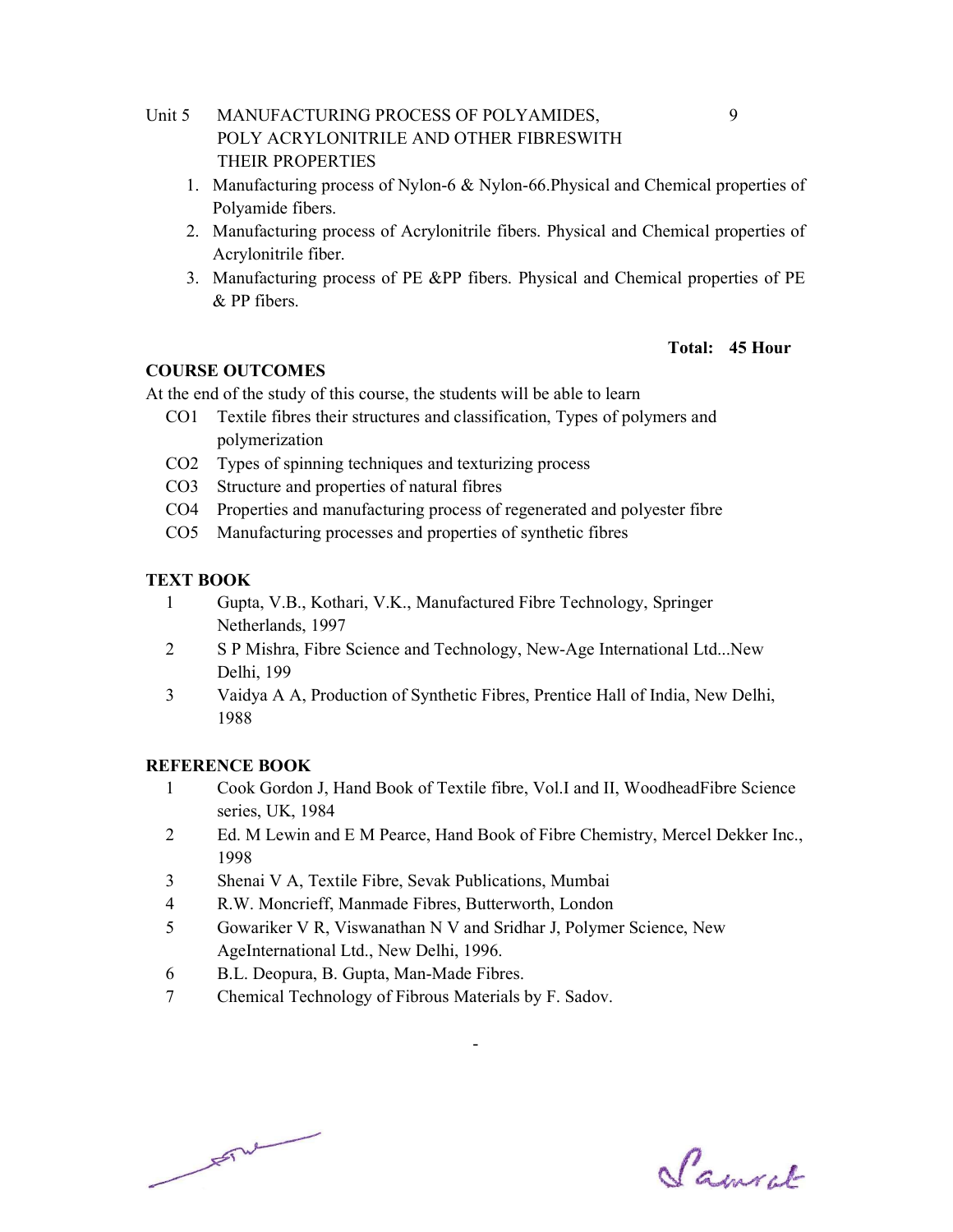|                                                                                          | <b>PDTP102: TECHNOLOGY OF PREPARATORY PROCESSING OF TEXTILES</b>                                   |   |   |    |                |
|------------------------------------------------------------------------------------------|----------------------------------------------------------------------------------------------------|---|---|----|----------------|
|                                                                                          |                                                                                                    | L | T | P  | C              |
| $\overline{\mathcal{A}}$<br>$\mathbf{0}$<br>$\boldsymbol{0}$<br><b>COURSE OBJECTIVES</b> |                                                                                                    |   |   |    | $\overline{4}$ |
|                                                                                          | To make the students understand morphology, chemical aspects and composition of raw                |   |   |    |                |
|                                                                                          | Cotton, Wool and Silk. Study of preparatory processes of different textile fibres and              |   |   |    |                |
|                                                                                          | evaluation of defects and damages.                                                                 |   |   |    |                |
| Unit 1                                                                                   | <b>INTRODUCTION TO PREPARATORY PROCESSES</b>                                                       |   |   | 12 |                |
|                                                                                          | OF COTTON MATERIAL                                                                                 |   |   |    |                |
|                                                                                          | 1. Morphological and chemical aspects of Cotton.                                                   |   |   |    |                |
|                                                                                          | 2. Composition of Raw Cotton.                                                                      |   |   |    |                |
|                                                                                          | 3. Dry Preparatory Process viz. Mending, Stitching, Shearing & Cropping, Spotting<br>and Singeing. |   |   |    |                |
|                                                                                          | 4. Need for preparation of Grey Goods for dyeing and printing.                                     |   |   |    |                |
|                                                                                          | 5. Desizing, scouring and bleaching of cotton with Hypo Chlorites, Hydrogen                        |   |   |    |                |
|                                                                                          | Peroxide and Sodium Chlorite.                                                                      |   |   |    |                |
|                                                                                          | 6. Comparative study of various methods of bleaching.                                              |   |   |    |                |
|                                                                                          | 7. Solvent scouring.                                                                               |   |   |    |                |
|                                                                                          | 8. Introduction to Mecerization.                                                                   |   |   |    |                |
| Unit 2                                                                                   | <b>INTRODUCTION TO PREPARATORY PROCESS OF</b>                                                      |   |   | 12 |                |
|                                                                                          | PROTEIN FIBRES                                                                                     |   |   |    |                |
|                                                                                          | 1. Morphological, Chemical aspects and composition of raw Wool and Silk.                           |   |   |    |                |
|                                                                                          | 2. Methods of scouring Wool (Suint, Emulsion, Solvent and Freezing) and its<br>machines.           |   |   |    |                |
|                                                                                          | 3. Milling of Woollens.                                                                            |   |   |    |                |
| 4.                                                                                       | Methods of Degummimg silk with soap, mild alkali and enzymes.                                      |   |   |    |                |
| Unit 3                                                                                   | STUDY OF PRETREATMENTS OF PROTEIN AND                                                              |   |   | 12 |                |
|                                                                                          | <b>SYNTHETIC FIBRES.</b>                                                                           |   |   |    |                |
| 1.                                                                                       | Bleaching of Wool with Hydrogen Peroxide.                                                          |   |   |    |                |
| 2.                                                                                       | Bleaching of Silk with Hydrogen Peroxide.                                                          |   |   |    |                |
| 3.                                                                                       | Setting process for Woollens viz. Potting, Crabbing and Decatising.                                |   |   |    |                |
| 4.                                                                                       | Need for preparatory treatment for important manmade fibres viz. Polyester, Nylon<br>and Acrylic.  |   |   |    |                |

5. Method of Scouring and Bleaching for Polyester, Nylon, Acrylic.

#### Unit 4 STUDY OF DIFFERENT TEXTILE WET PROCESSING MACHINES 12

- 1. Description and working of Singeing M/c, Kier and J-Box.
- 2. Preparatory process sequences for different cotton Materials (for white, to be Dyed in pale and medium shades and / or to be printed goods).
- 3. Working & Principle of machines like Hydroextractor, Winch & Scutcher.

 $\overline{r}$ 

Samuel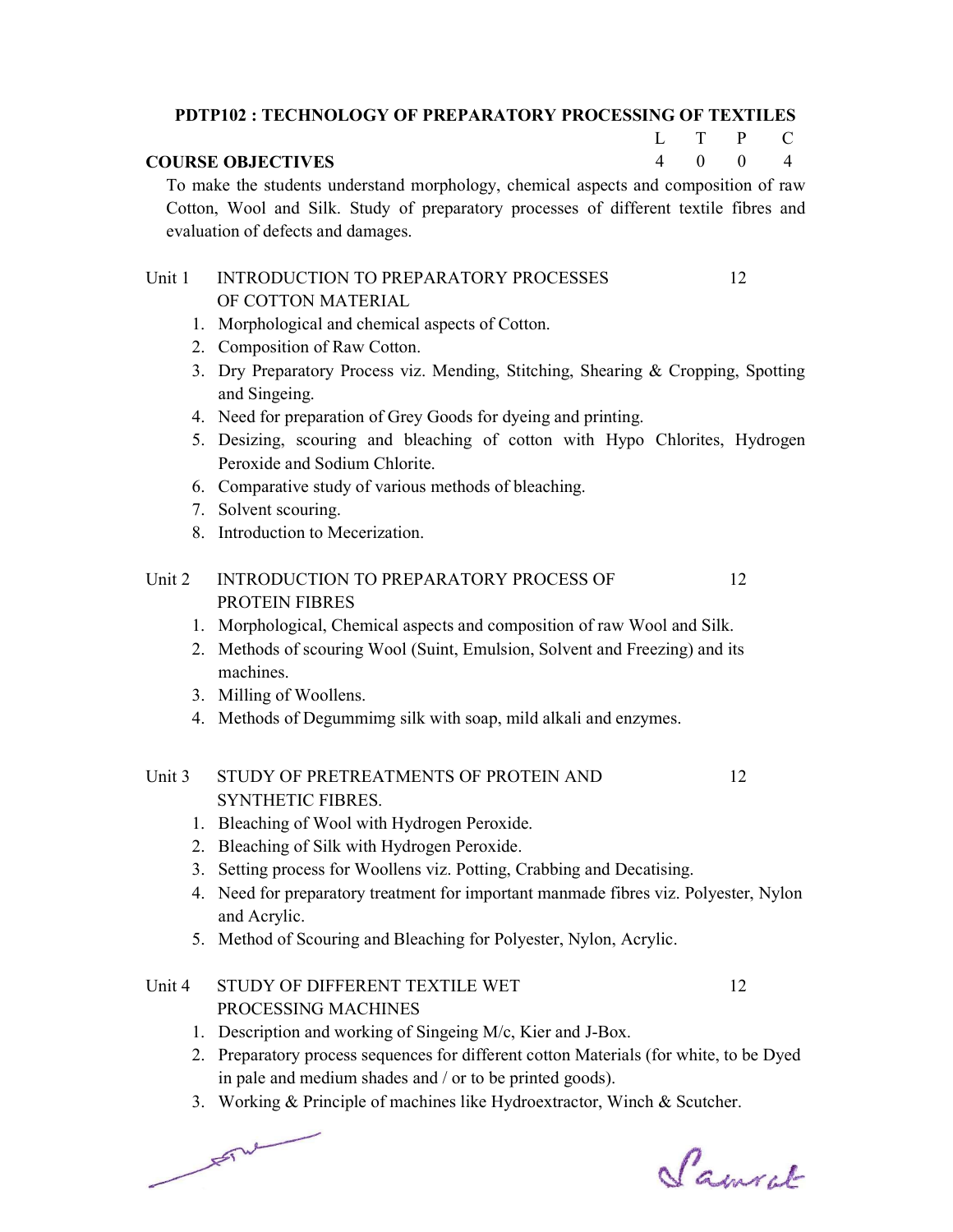- Unit 5 STUDY OF CONTINUOUS BLEACHING AND GARMENT WASHING MACHINES. STUDY OF AUXILIARIES AND DEFECTS AND DAMAGES IN PREPARATORY PROCESSES.
	- 1. Working of continuous bleaching ranges and garment washing machines.
	- 2. A review of chemical auxiliaries used in preparatory processing of textile viz. Surfactants, sequestering agents, wetting agents, detergents and optical brightners.
	- 3. Defects & damages caused in Singeing, Scouring and Bleaching.

#### Total: 60 Hour

## COURSE OUTCOMES

At the end of the study of this course, the students will be able to learn

- CO1 Structure of cotton, Dry and wet preparatory processes of cotton
- CO2 Structure and Preparatory processes of protein fibres
- CO3 Bleaching of protein fibres and preparatory process for man made fibres
- CO4 Machines used in preparatory processes and process sequence for different cotton materials.
- CO5 Defects caused in preparatory processes, working of bleaching ranges and chemical auxiliaries used in preparatory processes

## TEXT BOOK

- 1 Chemical Processing of Textiles by Dr. C.V. Kaushik and Mr. Antao Irwin Josico, **NCUTE**
- 2 Technology of Scouring and Bleaching, Trotman E.R., Griffin, London, 1968.
- 3 Technology of Textile processing Vol. II, III & VI by Dr. V AShenai
- 4 Technology of Dyeing by Dr. V A Shenai
- 5 Guide to Wet Textile Processing Machines by J. N. Shah, Elsevier Science & Technology

# REFERENCE BOOK

- 1 Technology of Bleaching and Mercerizing, Shenai V.A., Sevak Publication, Bombay, Vol. - 3, 3rd edition, 2003
- 2 Textile Bleaching, Steven A.B., Pitman and Sons, London.
- 3 Textile Preparation and Dyeing, Asim Kumar Roy Choudhury, Oxford and IBH Publishing Co. Pvt. Ltd., 2006.

-

#### PDTP103 : TECHNOLOGY OF DYEING – I

#### COURSE OBJECTIVES

 $L$ 4 T  $\Omega$ P  $\Omega$  $\mathcal{C}$ 4

 To make the students understand the basic concepts of dyeing. Definition of dyes and pigments. Classification of dyes according to their application methods. Process of dyeing for cotton, wool and silk.

 $F = \frac{1}{2}$ 

Samuel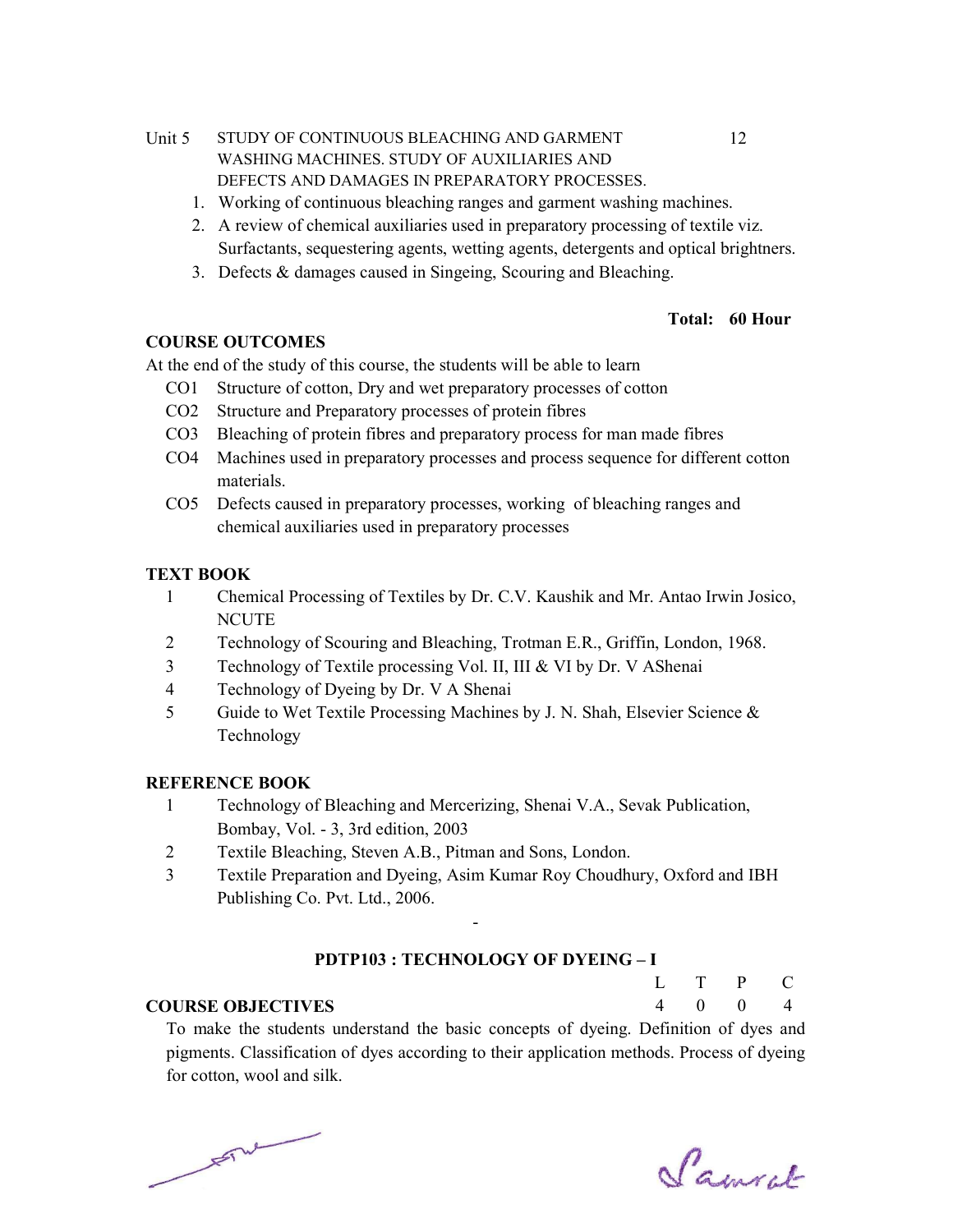#### Unit 1 INTRODUCTION OF DYES AND PIGMENTS &CLASSIFICATION OF DYES

- 1. Definition of Dyes, Pigments, Auxochrome and Chromophore.
- 2. Classification of dyes with respect to their application on Textile Fibres.
- 3. Criteria for selection of dyes.
- 4. Basic concepts involved in dyeing such as substantivity, Solubility, affinity, theory of dyeing & role of Zeta Potential in Cotton.
- 5. Basic parameters of dyeing viz. Percentage of shade, Percentage of exhaustion, percentage expression and effects of MLR.

#### Unit 2 PRINCIPLES AND APPLICATION METHODS OF DIRECT, AZOIC AND SULPHUR DYES. 12

- 1. Principles and methods of application of Direct Dyes with function of chemicals used and effect of process conditions.
- 2. After treatments of cotton dyed with Direct dyes.
- 3. Principle and methods of application of Azoic with function of chemicals used and effect of process conditions.
- 4. Principle and methods of application of Sulphur Dyes with function of chemicals used and effect of process conditions.

#### Unit 3 PRINCIPLE AND APPLICATION METHOD OF VAT AND REACTIVE DYES 12

- 1. Classification of Vat dyes in accordance with their chemical constitution
- 2. Principle and methods of application of vat dyes on cotton
- 3. Principle and methods application of Solubilized vat dyes on cotton
- 4. Classification of Reactive dyes. Concept of Mono functional and Bi-functional Reactive dyes.
- 5. Principle and methods of application of Reactive dyes on cotton.

#### Unit 4 MECHANISM AND METHOD OF DYEING OF WOOL AND SILK 12

- 1. Structural concept of wool and silk in relation to their dyeing i.e. amphoteric character and iso-electric region
- 2. Dyeing of wool with Acid dyes, Chrome dyes and Metal Complex dyes
- 3. Dyeing of Silk with Acid dyes& Metal Complex dyes
- 4. Mechanism of acid dye dyeing on wool and silk

#### Unit 5 WORKING PRINCIPLE OF WET PROCESSING MACHINES AND CONCEPT OF BANNED DYES 12

- 1. Concept of Banned dyes.
- 2. Description and working of various machines used for wet processing viz. Jigger, Winch, Cabinet hank dyeing machine, Yarn Package dyeing machine and Padding Mangle

 $F = \frac{1}{2}$ 

Samcel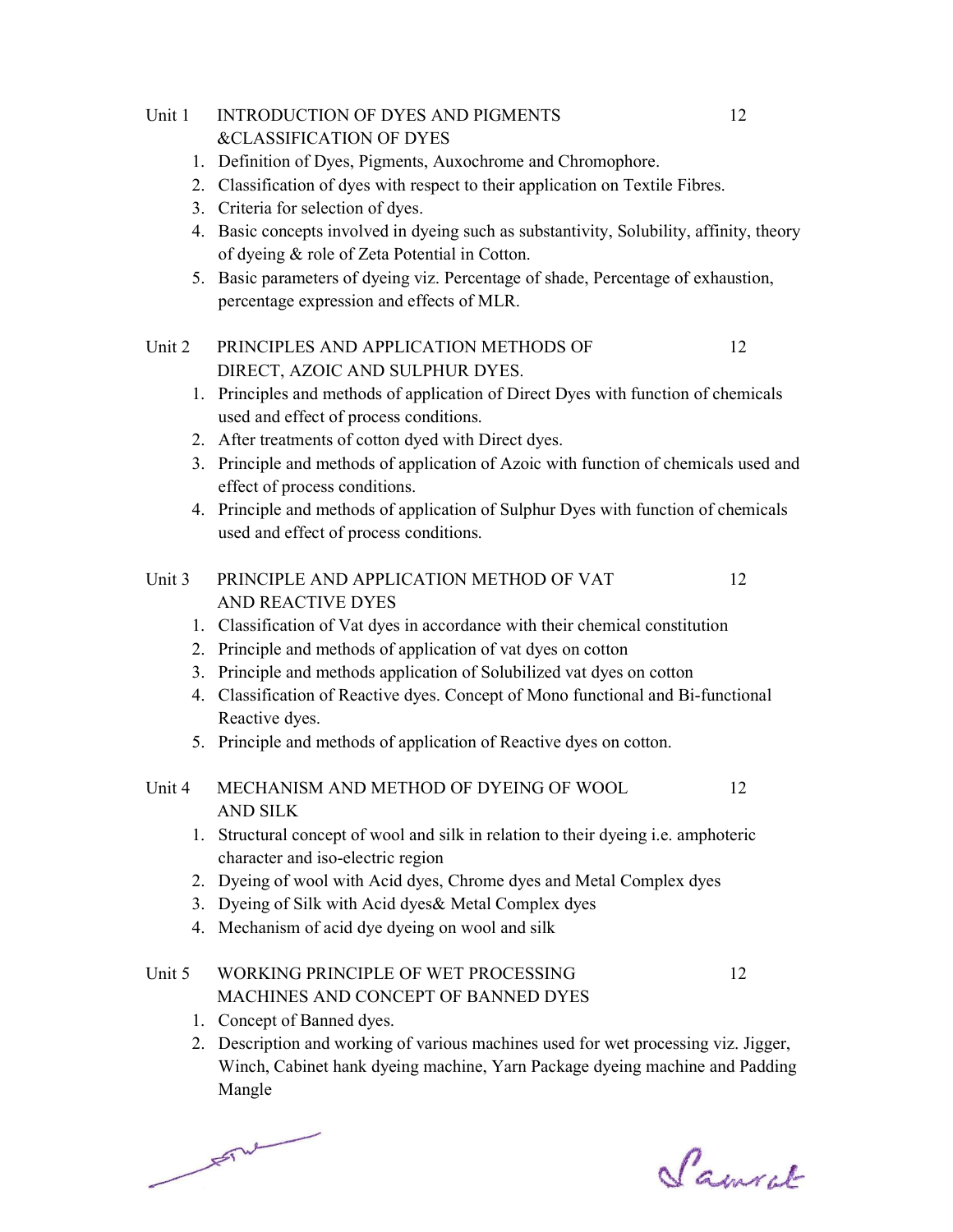## Total: 60 Hour

## COURSE OUTCOMES

At the end of the study of this course, the students will be able to learn

- CO1 Classification of Dyes, Basic concepts & parameters used in dyeing
- CO2 Application of direct, azoic and sulphur dyes on cotton
- CO3 Application of Vat, solubilized vat and reactive dyes on cotton
- CO4 Application of acid, chrome and metal complex dyes on protein fibres
- CO5 Banned dyes and working of various processing machines

## TEXT BOOK

- 1 Chemical Processing of Textiles by Dr. C.V. Kaushik and Mr. Antao Irwin Josico, **NCUTE**
- 2 Technology of Scouring and Bleaching, Trotman E.R., Griffin, London, 1968.
- 3 Technology of Textile processing Vol. II, III & VI by Dr. V AShenai
- 4 Technology of Dyeing by Dr. V AShenai
- 5 Guide to Wet Textile Processing Machines by J. N. Shah, Elsevier Science & Technology
- 6 Chemical Processing of Textiles by M.V.sapatnekar

## REFERENCE BOOK

- 1 Technology of Bleaching and Mercerizing, Shenai V.A., Sevak Publication, Bombay, Vol. - 3, 3rd edition, 2003
- 2 Textile Bleaching, Steven A.B., Pitman and Sons, London.
- 3 Textile Preparation and Dyeing, Asim Kumar Roy Choudhury, Oxford and IBH Publishing Co. Pvt. Ltd., 2006
- 4 Dyeing and Chemical Technology of Textile Fibres by E.R.Tortman
- 5 Glimpses of Textile Processing by R.R.Chakarvarty
- 6 Hand book of textile processing machinery by R.S. Bhagwat

# - PDTP104 : INTRODUCTION TO TEXTILE MANUFACTURE

| L | T        | $\mathbf{P}$ | C.             |
|---|----------|--------------|----------------|
| 3 | $\theta$ | $\theta$     | $\overline{3}$ |

9

## COURSE OBJECTIVES

 To make the students understand about fibres, Spinning, Weaving preparatory and types of looms

#### Unit 1 INTRODUCTION OF TEXTILE FIBRES, YARN& FABRIC

- 1. Basic terms and definition used in textile manufacture.
- 2. Introduction to various textile fibres used in the industries.
- 3. Classification of various types of yarns (single, folded  $&$  fancy etc.)  $&$  overview of their general properties,
- 4. Classification of various types of fabrics (Woven, Knitted & non-woven fabrics etc.)

Unit 2 INTRODUCTION OF SPINNING 9  $F^{\mu\nu}$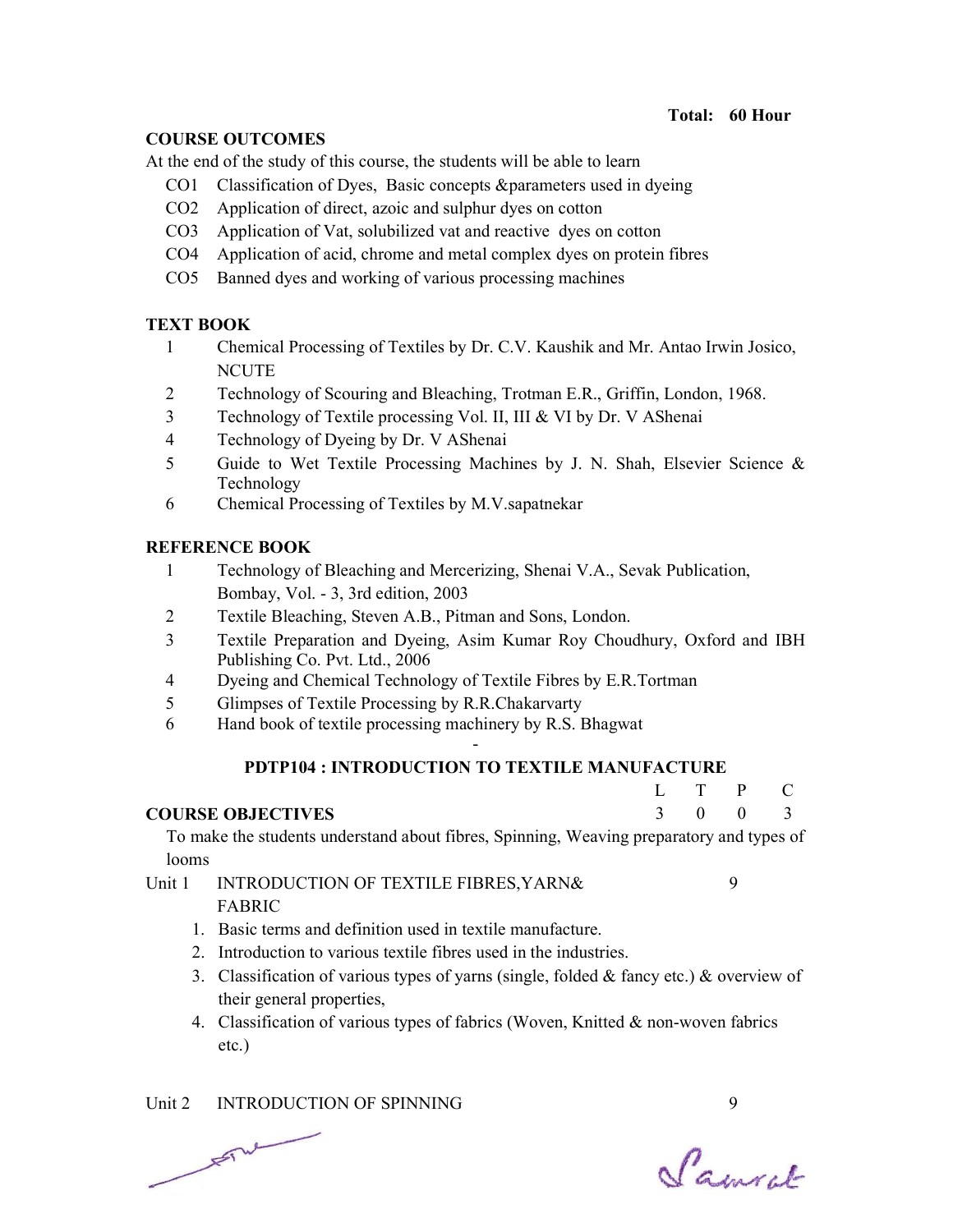- 1. Flow chart of spinning for cotton, woollens and worsted yarn.
- 2. Outline of processes involved in cotton spinning such as Blow room. Carding, drawing, combing, speed frame, ring frame & winding process.
- 3. Outline of reeling, throwing process involved in silk.

# Unit 3 INTRODUCTION OF WEAVING PREPARATORY. 9

- 1. Defects and Damages in yarn manufacture.
- 2. Yarn numbering systems and basic calculations.
- 3. Outline of weaving preparatory process such as weft winding, warping, sizing, Beaming, Drawing and denting.
- 4. Outline of sizing process with its objectives and ingredients used.

#### Unit 4 INTRODUCTION OF ELEMENTARY WEAVES & KNITTING 9

- 1. Introduction of elementary weaves (Plain, twill, satin, sateen).
- 2. Introduction of knitting and types of knitting machines.
- 3. Comparison between general properties of woven and knitted fabrics.
- 4. Machines used in knitting

#### Unit 5 INTRODUCTION OF DIFFERENT LOOMS AND DEFECTS OF FABRIC. 9

- 1. Introduction of different types of handlooms, power looms and shuttleless looms.
- 2. Study of passage of warp on loom, calculations for yarn weight and fabric weight.
- 3. Study of various types fabric defects.

#### Total: 45 Hour

#### COURSE OUTCOMES

At the end of the study of this course, the students will be able to learn

- CO1 Basic Terms and textile fibres used in textile manufacturing, classification of yarns and fabrics
- CO2 Spinning processes for cotton/woollen/worsted yarn and silk reeling
- CO3 Various weaving preparatory processes, yarn numbering system
- CO4 Introduction of elementary weaves and type of knitting machines
- CO5 Types of handlooms, yarn/fabric weight calculation and types of fabric defects

#### TEXT BOOK

- 1 Marks. R and Robbinson. A. T. C, "Principle of Weaving", 1976.
- 2 Talukdar M. K., Sriramulu P. K. and Ajgaonkar D. B, "Weaving Machine, Mechanism, Management",1998.
- 3 Banerjee N.N, "Weaving Mechanism", 1982.
- 4 Sengupta, "Weaving Calculation", 1963.
- 5 TAI, "Weaving Tablets", 2013.

 $F^{\mu\nu}$ 

- 6 Lord.P.R and Mohamad, "Weaving: Conversion from yarn to Fabric", 1982.
- 7 Textile Mathematics Vol 3 by J E Booth.
- 8 Fabric Manufacture Vol 1 & 2 by NCUTE.

Samcel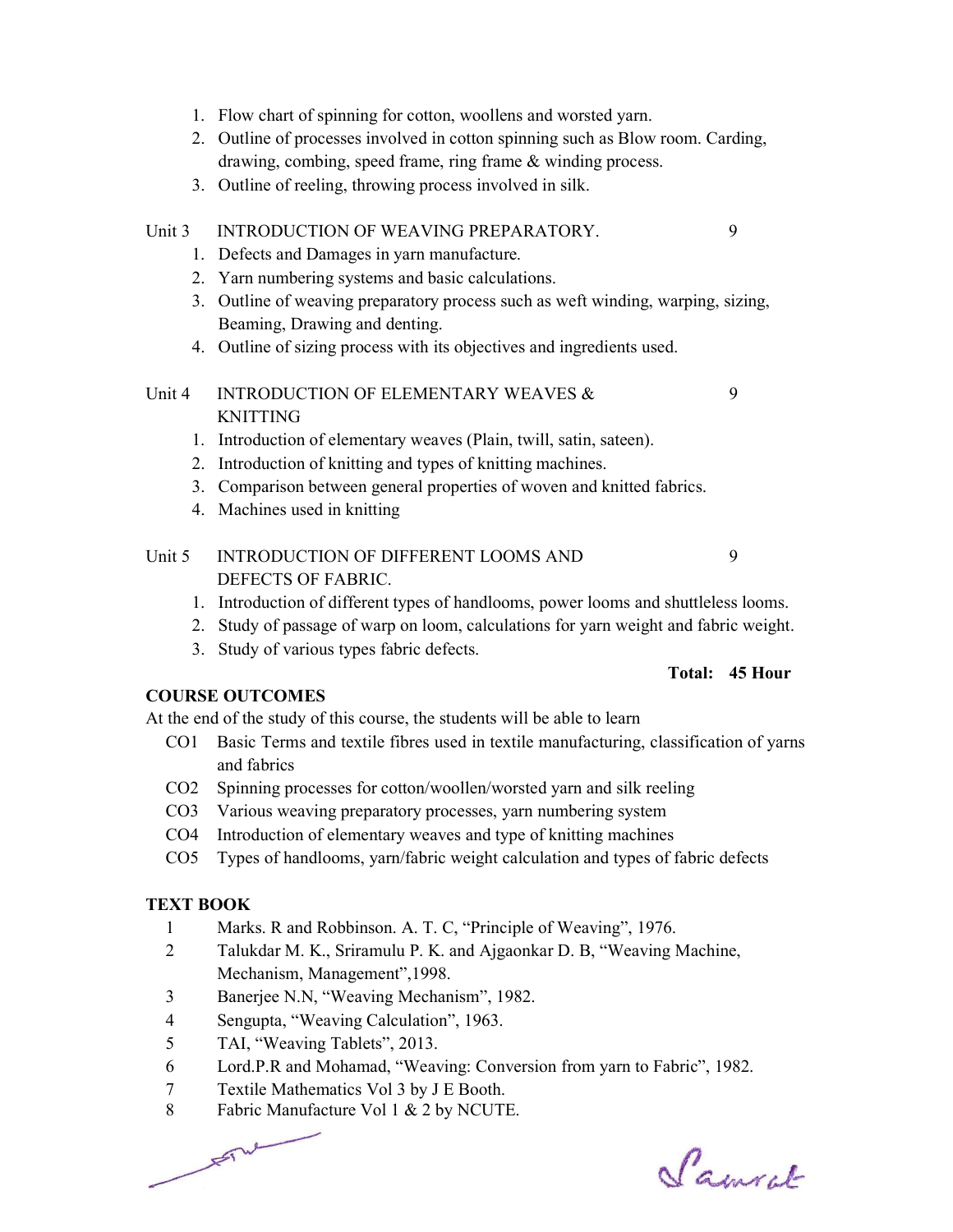9 V.B. Gupta & V.K. Kothari, Manufactured Fibre Technology.

#### REFERENCE BOOK

- 1 Hanton, WA, "Mechanics for Textiles Student an Introduction to the study of mechanics for Textiles student", 1960.
- 2 Greenwood, Hony., "Hand book of weaving and manufacturing", 2nd Edition, 1954.
- 3 Rama Verma, "Handloom weaving", 1959.
- 4 David Ezakia, "Preparatory Process for weaving with calculation: including Development of the modern Power Loom"
- 5 Z Grosicki, "Watsons Textile Design and Colour ", 2nd Edition

#### PDTP105 : FIBRE IDENTIFICATION & TECHNICAL ANALYSIS PRACTICE

-

|                          | L T P C              |  |  |
|--------------------------|----------------------|--|--|
| <b>COURSE OBJECTIVES</b> | $0 \t 0 \t 3 \t 1.5$ |  |  |

 To make the students understand about estimation of various auxiliaries used in processing and identifications of fibres

#### LIST OF PRACTICALS /ACTIVITIES

- 1. Analysis of water sample for assessment of various types of hardness.
- 2. Estimation of Soda Ash sample assessment of its percentage purity.
- 3. Estimation of Caustic Soda sample for assessment of its percentage purity.
- 4. Estimation of Bleaching powder sample for assessment of its percentage purity.
- 5. Estimation of Hydrogen peroxide sample for assessment of its percentage purity.
- 6. Estimation of Sulphuric acid sample for assessment of its percentage purity.
- 7. Estimation of Hydrochloric acid sample for assessment of its percentage purity.
- 8. Estimation of Sodium hydrosulphite sample for assessment of its percentage purity.
- 9. Identification of textile fibres by microscopic test.
- 10. Identification of textile fibres by burning test.
- 11. Identification of textile fibres by solubility test.
- 12. Analysis of blended yarn and fabric comprising of cotton, viscose and polyester.

#### Total: 30 Hour

## COURSE OUTCOMES

At the end of the study of this course, the students will be able to learn

- CO1 Assessment of water hardness
- CO2 Estimation of alkalies
- CO3 Estimation of bleaching agents
- CO4 Estimation of mineral acid
- CO5 Tests for identification of textile fibres and blend analysis

 $\frac{1}{\sqrt{2}}$ 

Samuel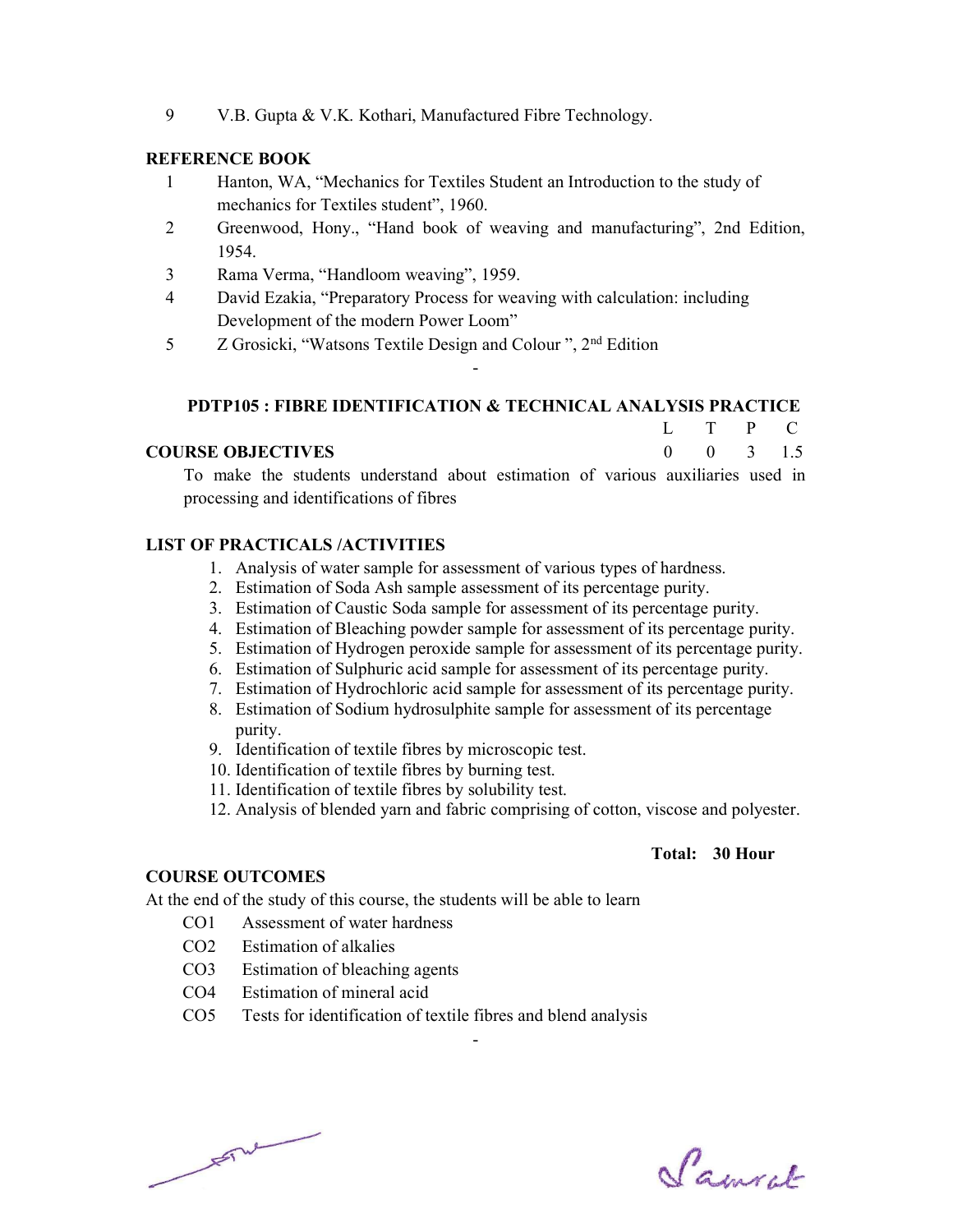## PDTP106 : PREPARATORY TEXTILE PROCESSING PRACTICE

#### COURSE OBJECTIVES

 To make the students understand about the preparatory processes of cotton, protein fibres and polyester.

#### LIST OF PRACTICALS /ACTIVITIES

- 1. Desizing of cotton fabric by Acid Steeping Method.
- 2. Desizing of cotton fabric by Enzyme Method.
- 3. Scouring of cotton yarn/fabric.
- 4. Bleaching of cotton yarn/fabric with Hypochlorite Method.
- 5. Bleaching of cotton yarn/fabric with Hydrogen Peroxide Method.
- 6. Optional Whitening of bleached cotton fabric by opticalbrightners.
- 7. Degumming of Silk yarn/fabric.
- 8. Bleaching of Silk yarn/fabric.
- 9. Scouring of Woollens yarn/fabric.
- 10. Bleaching of Woollens yarn/fabric.
- 11. Bleaching of pure synthetic fabric with sodium chlorite.

#### Total: 60 Hour

 $L$  $\theta$ 

T  $\Omega$ 

P 6 C 3

## COURSE OUTCOMES

At the end of the study of this course, the students will be able to learn

- CO1 Methods of desizing of cotton
- CO2 Bleaching of cotton
- CO3 Scouring and bleaching of wool and silk
- CO4 Bleaching of synthetic fibres

# - PDTP 107 : TEXTILE DYEING PRACTICE – I

| Ι.       | T | $\mathbf{P}$ | C.             |
|----------|---|--------------|----------------|
| $\theta$ |   | - 2          | $\overline{3}$ |
|          |   |              |                |

#### COURSE OBJECTIVES

 To make the students understand about dyeing of cotton and protein fibres with different dyes.

#### LIST OF PRACTICALS /ACTIVITIES

- 1. Dyeing of cotton with direct dyes.
- 2. After treatments of cotton dyed with direct dyes using cationic dye fixing agent.
- 3. Study of effect of temperature on dyeing of cotton.
- 4. Study of effect of MLR on dyeing of cotton.
- 5. Study of effect of electrolytes on dyeing of cotton.
- 6. Dyeing of cotton with azoic dyes.
- 7. Dyeing of cotton with vat dyes.
- 8. Dyeing of cotton with reactive dyes.
- 9. Dyeing of cotton with sulphur dyes.
- 10. Dyeing of cotton with solubilised vat dyes.
- 11. Dyeing of silk and wool with acid dyes.
- 12. Dyeing of silk and wool with metal complex dyes.
- 13. Practice on Shade Matching (self shade).

 $F = \frac{1}{2}$ 

Samuel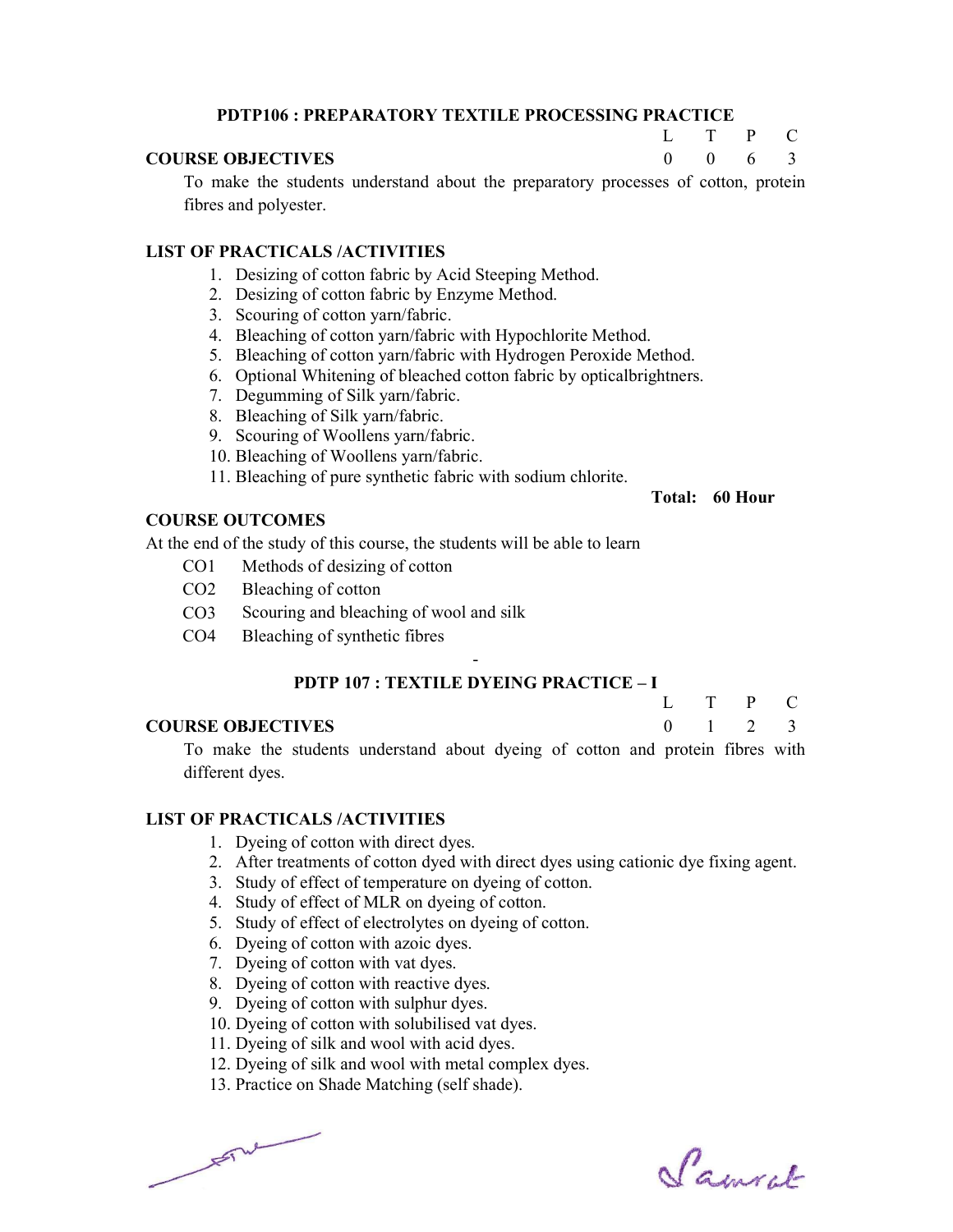# COURSE OUTCOMES

At the end of the study of this course, the students will be able to

- CO1 Effect of temperature, MLR, Electrolyte on dyeing of cotton
- CO2 Dyeing of cotton with various dyes
- CO3 Dyeing of wool and silk
- CO4 Shade matching

## SEMESTER II

|        | <b>PDTP201: TEXTILE TESTING &amp; QUALITY CONTROL</b>                           |                |          |              |                |
|--------|---------------------------------------------------------------------------------|----------------|----------|--------------|----------------|
|        |                                                                                 | L              | T        | $\mathbf{P}$ | $\mathbf C$    |
|        | <b>COURSE OBJECTIVES</b>                                                        | $\overline{4}$ | $\theta$ | $\mathbf{0}$ | $\overline{4}$ |
|        | To make the students understand about various testing of yarn and fabric.       |                |          |              |                |
| Unit 1 | <b>INTRODUCTION OF TEXTILE TESTING</b>                                          |                |          | 12           |                |
|        | 1. Objectives of textile testing.                                               |                |          |              |                |
|        | 2. Importance and Methods of Sampling.                                          |                |          |              |                |
|        | 3. Elements of Statistics, Measures of Dispersion.                              |                |          |              |                |
|        | 4. Standard Atmospheric Conditions, Humidity and its effect on Textile Testing. |                |          |              |                |
|        | 5. Determination of Moisture Regain & Moisture content.                         |                |          |              |                |
| Unit 2 | <b>INTRODUCTION OF COUNT &amp; EVENNESS TESTER</b>                              |                |          | 12           |                |
|        | 1. Count Testing Methods viz. Analytical Balance, Knowle's Balance, Quadrant    |                |          |              |                |
|        | Balance, Beesley's Balance.                                                     |                |          |              |                |
|        | 2. Evenness testing using visual Examination, Cutting & weighing and Electronic |                |          |              |                |
|        | Capacitance Methods.                                                            |                |          |              |                |
|        | 3. Factors affecting Yarn evenness its impact on fabric properties.             |                |          |              |                |
| Unit 3 | PRINCIPLE OF TWIST AND YARN STRENGTH                                            |                |          | 12           |                |
|        | <b>TESTER</b>                                                                   |                |          |              |                |
|        | 1. Yarn Twist and its effect on fabric properties.                              |                |          |              |                |
| 2.     | Measurement of twist by Straightened Fibre Method.                              |                |          |              |                |
| 3.     | Tensile Testing of Yarn-terms and definitions.                                  |                |          |              |                |
| 4.     | Principle of strength testing e.g. C.R.L., C.R.E. and C.R.T.                    |                |          |              |                |
|        | 5. Lea strength and single Yarn Testing Machines.                               |                |          |              |                |
| 6.     | Instron Strength Testing equipment.                                             |                |          |              |                |
| Unit 4 | <b>INTRODUCTION OF FABRIC PHYSICAL TEST</b>                                     |                |          | 12           |                |
|        | 1. Testing of fabric Strength Ballistic, Tear Bursting strength.                |                |          |              |                |
| 2.     | Testing of yarn strength Concept of C.S.P.& R.K.M.                              |                |          |              |                |
| 3.     | Pilling tendency and its measurement using I.C.I. Pilling Test.                 |                |          |              |                |
|        | 4. Measurement of abrasion resistance.                                          |                |          |              |                |

 $\frac{1}{\sqrt{2}}$  where  $\frac{1}{\sqrt{2}}$ 

Samuel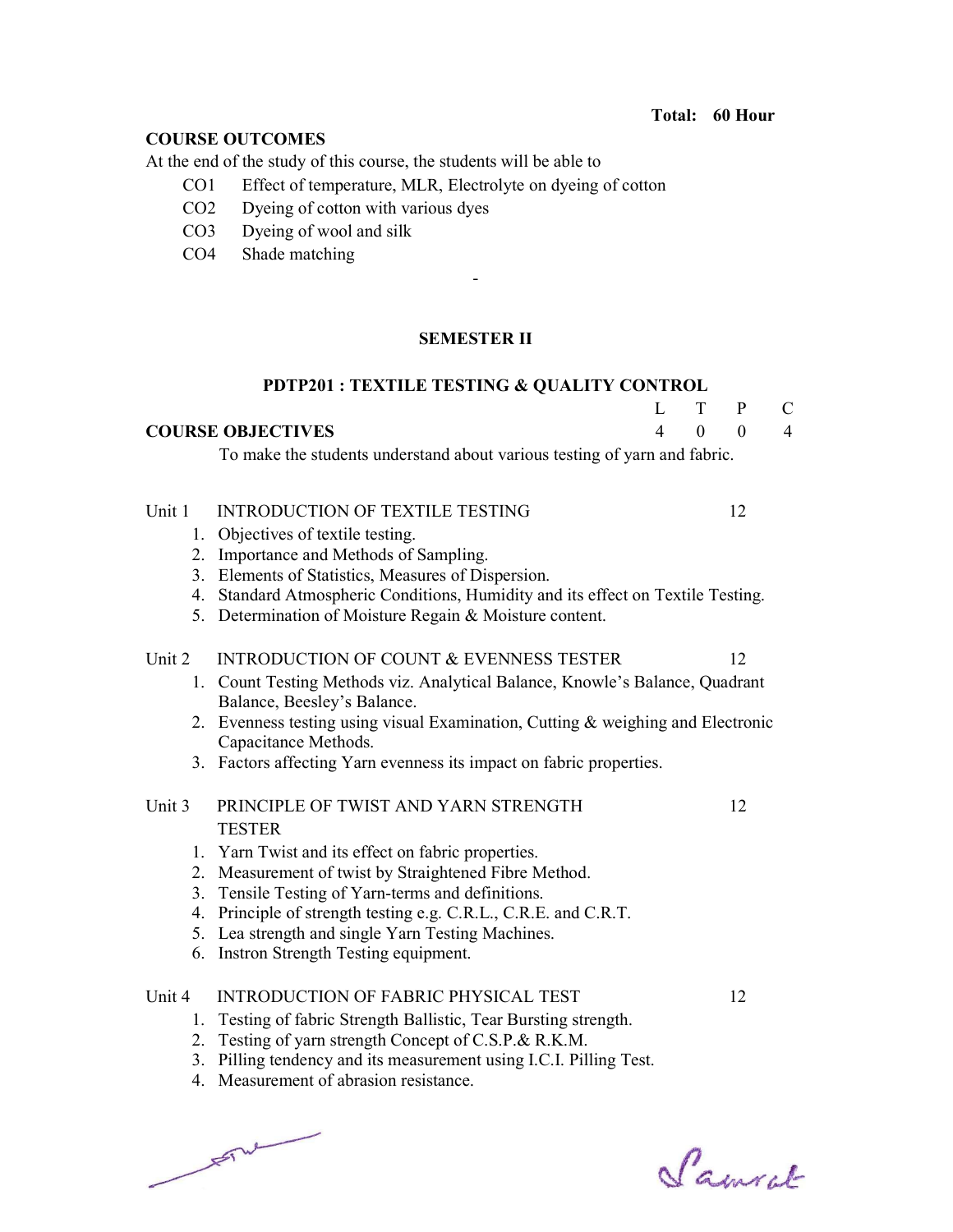# Unit 5 INTRODUCTION OF DIFFERENT TESTS & TEXTILE TESTING TERMINOLOGY

- 1. Measurement of Crease Recovery.
- 2. Measurement of Bending length.
- 3. Measurement of Thickness.
- 4. Measurement of Drape.
- 5. Concept of TQM and QC.

#### Total: 60 Hour

#### COURSE OUTCOMES

At the end of the study of this course, the students will be able to learn

- CO1 Objectives, elements of statistics  $\&$  standard atmospheric condition for testing
- CO2 Count and evenness testing methods
- CO3 Twist, CRT, CRE, CRL and strength testing methods
- CO4 Yarn and fabric strength testing, Measurement of pilling and abrasion resistance
- CO5 Crease recovery, bending length, thickness and drape. Concept of TQM/ QC

#### TEXT BOOK

- 1 Booth J.E., "Principle of Textile Testing", Butterworth Publications, London, 1989
- 2 Saville B.P., "Physical Testing of Textiles", Textile Institute, Manchester, 1998
- 3 Kothari V. K., "Testing and Quality Management", Progress in Textile Technology Vol.1, IAFL Publications, New Delhi, 1999
- 4 Textile Testing by Angappan
- 5 Textile Testing by NCUTE

#### REFERENCE BOOK

- 1 Ruth Clock and Grace Kunz., "Apparel Manufacture Sewn Product Analysis", Upper Sadle River Publications, New York, 2000
- 2 Pradip V. Mehta., "Managing Quality in the Apparel Industry", NIFT Publication, India, 1998
- 3 Sara J. Kadolph., "Quality Assurance for Textiles and Apparels", Fair child Publications, New York,1998
- 4 Slater K., "Physical Testing and Quality Control", The Textile Institute, Vol.23, No.1/2/3 Manchester, 1993
- 5 Textile testing web course content https://nptel.ac.in/courses/116/102/116102029/# -

#### PDTP202 : SOFT SKILLS & PERSONALITY DEVELOPMENT

#### COURSE OBJECTIVES

 To make the students understand to learn soft skills, personality development and managerial skills.

Unit 1 SOFT SKILL AND ETHICAL ISSUES IN 9  $F^{\mu\nu}$ 

P  $\Omega$  C 3

 $L$ 3

T  $\Omega$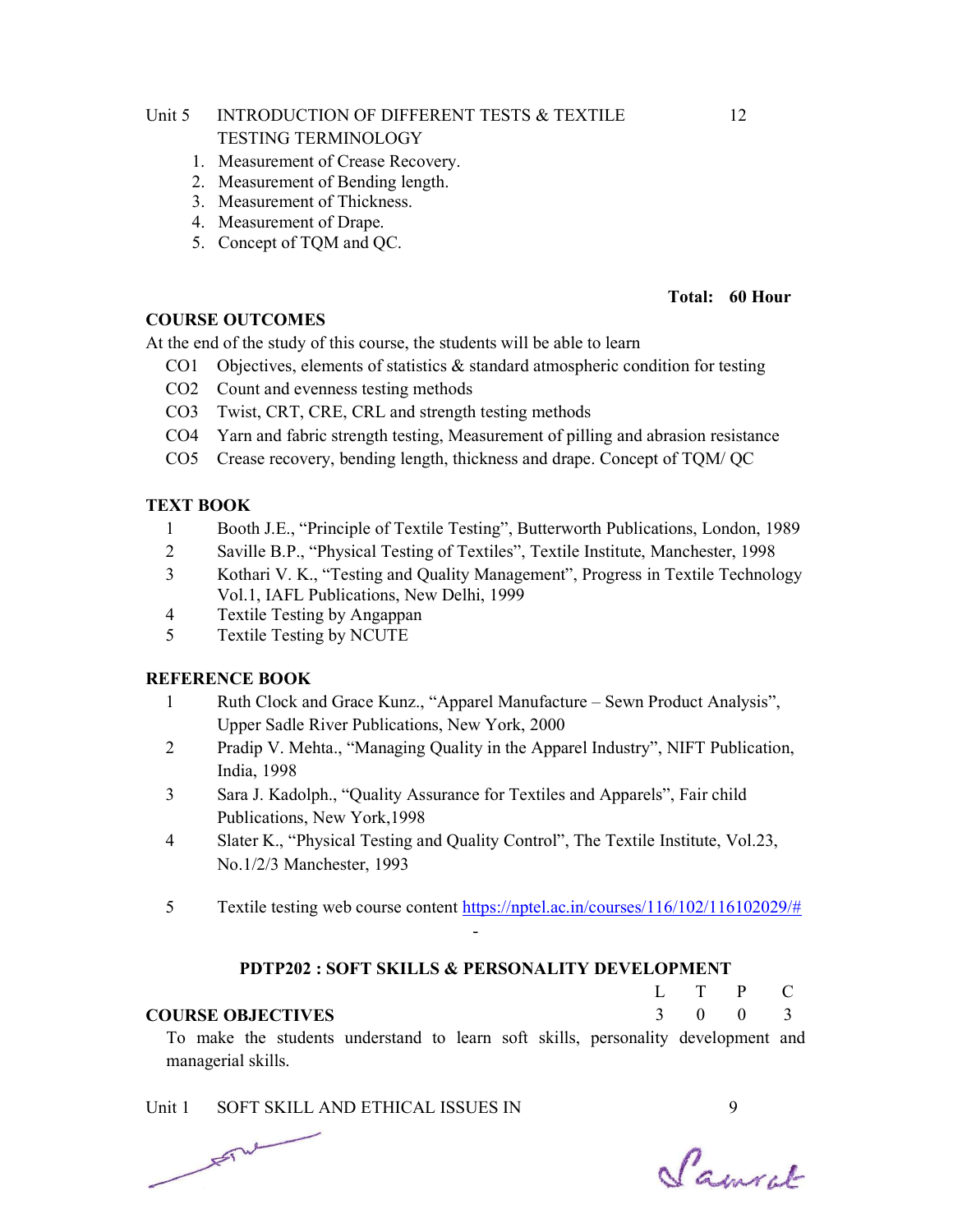#### MANAGEMENT

- 1. Introduction: Soft Skill, Ethics, Moral & Professional Skill.
- 2. Goal Setting, Life and Career Planning.
- 3. Human Perception: Understanding people.
- 4. Developing Potential and Self- Actualization, and Spiritual Intelligence.

## Unit 2 INDIVIDUAL BEHAVIOUR AND STRATEGIC MANAGEMENT

- 1. SWOT-Analysis: Self-Assessment, Identifying Strength & Limitations.
- 2. Habits: Identifying Good and Bad Habits, Will-Power and Drives.
- 3. Developing Self-Esteem and Building Self-Confidence, Significance of Self-Discipline.
- 4. Attitudes, Types of Attitudes, Factors Affecting Attitudes.
- 5. Constructive Thinking Exploring & Managing Challenges.

#### Unit 3 PERSONALITY AND COMMUNICATION 9

- 1. Introduction to Personality: Personality Determinants, Theories in Personality.
- 2. Human Growth and Behaviour, Motivational Theory.
- 3. Communication Skills: Communicating Clearly, Understanding and Overcoming Barriers.
- 4. Intra Personal Communication and Body Language.
- 5. Inter Personal Communication and Relationship.

# Unit 4 FUNDAMENTAL OF MANAGEMENT AND ENTREPRENEURSHIP

- 1. Management: Meaning, Nature and its Importance.
- 2. Leadership Skills: Introduction, Concept of Leadership, Qualities of a Good Leader.
- 3. Entrepreneurship Skill: Entrepreneurship Traits, Types of Entrepreneurs, Its Scope in Textile.
- 4. Team Management Skills: Concept, Team Management Techniques and its importance.
- 5. Role and Importance of Management in Handloom and Textile Industries.

# Unit 5 SOCIAL MANAGEMENT 9

- 1. Critical Thinking and Problem Solving Skill, Mnemonic Techniques, Self Hypnotism.
- 2. Out of Box Thinking and Lateral Thinking Skill as a Tool of Creativity.
- 3. Life-long Learning and information Management Skill.
- 4. Stress Management: Type of Stress, Meditation and Concentration Techniques.
- 5. Presentation Skills: Preparation of Presentation, Project Reports and Resume.

# Total: 45 Hour

#### COURSE OUTCOMES

At the end of the study of this course, the students will be able to learn

- CO1 Soft skill, goal setting and human perception
- CO2 SWOT analysis, Habits, attitude and constructive thinking

Samuel

 $F = \frac{1}{2}$ 

9

9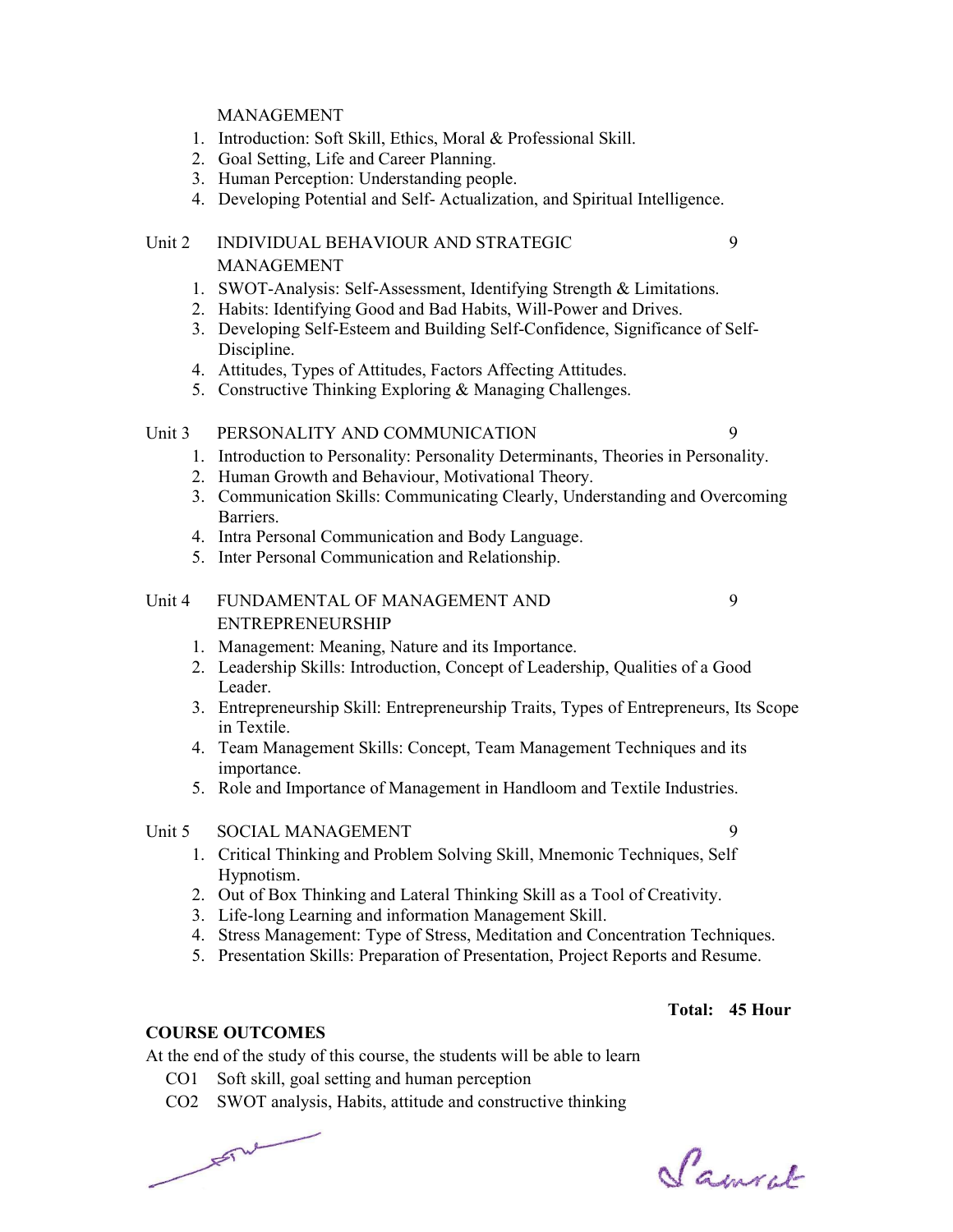- CO3 Personality development, motivation & communication skills
- CO4 Management, Leadership, Entrepreneurship, Team management skills and their importance
- CO5 Critical thinking, presentation and information management skill, stress management

## TEXT BOOK

- 1 Personality Development and Soft Skills, By Barun K. Mitra
- 2 Professional Ethics and Personality Development, By Nandini Srinivasan.
- 3 The ACE of Soft Skill, By Gopalaswamy Ramesh &Mohadeven Ramesh.
- 4 Communication Skills, By Sanjay Kumar &PuspaLata.
- 5 Management and Entrepreneurship in Indian Environment, By Vachaspati Mishra.

## REFERENCE BOOK

- 1 Stress Management: A Comprehensive Guide to Wellness, By Edward A. Charlesworth and Ronold G. Nathan.
- 2 You Can Win: A Step by Step Tool for Top Achievers, By Shiv Khera

# PDTP203 : TECHNOLOGY OF DYEING-II

-

#### COURSE OBJECTIVES

 To make the students understand the dyeing of synthetic fibres with their methods of dyeing and working principle of different dyeing machines, study of fastness properties.

#### Unit 1 DYEING OF POLYESTER 12

- 1. Brief description of Structural parameters of polyester making it difficult to dye.
- 2. Need, Principle, Methods of Heat setting Polyester & its effect on dyeing behavior.
- 3. Approaches for dyeing-Various methods of dyeing Polyester involving use of chemical and thermal energy.
- 4. Carrier dyeing and H.T.H.P. dyeing of polyester.

# Unit 2 WORKING OF HTHP DYEING MACHINES 12

- 1. Brief description of parts and working of HTHP Beam dyeing machine, Jet Dyeing Machine, Soft Over Flow dyeing machines.
- 2. Thermosol method of dyeing polyester.
- 3. Outlines of the common defects and damages while dyeing polyester on above machines.

#### Unit 3 DYEING OF POLYAMIDES & ACRYLICS 12

- 1. Structural concepts of polyamides (Nylon6 and Nylon66) affecting their dyeing behavior.
- 2. Dyeing of Nylon with Disperse, Acid& Metal complex dyes.
- 3. Process details including time, temperature, pH and functions of chemicals used.
- 4. Structural concepts of Acrylic affecting their dyeing behavior.
- 5. Introduction to Method of Dyeing Acrylic with Cationic and Disperse dyes.

 $F = mc$ 

Samcel

P  $\Omega$  C 4

 $L$ 4 T  $\Omega$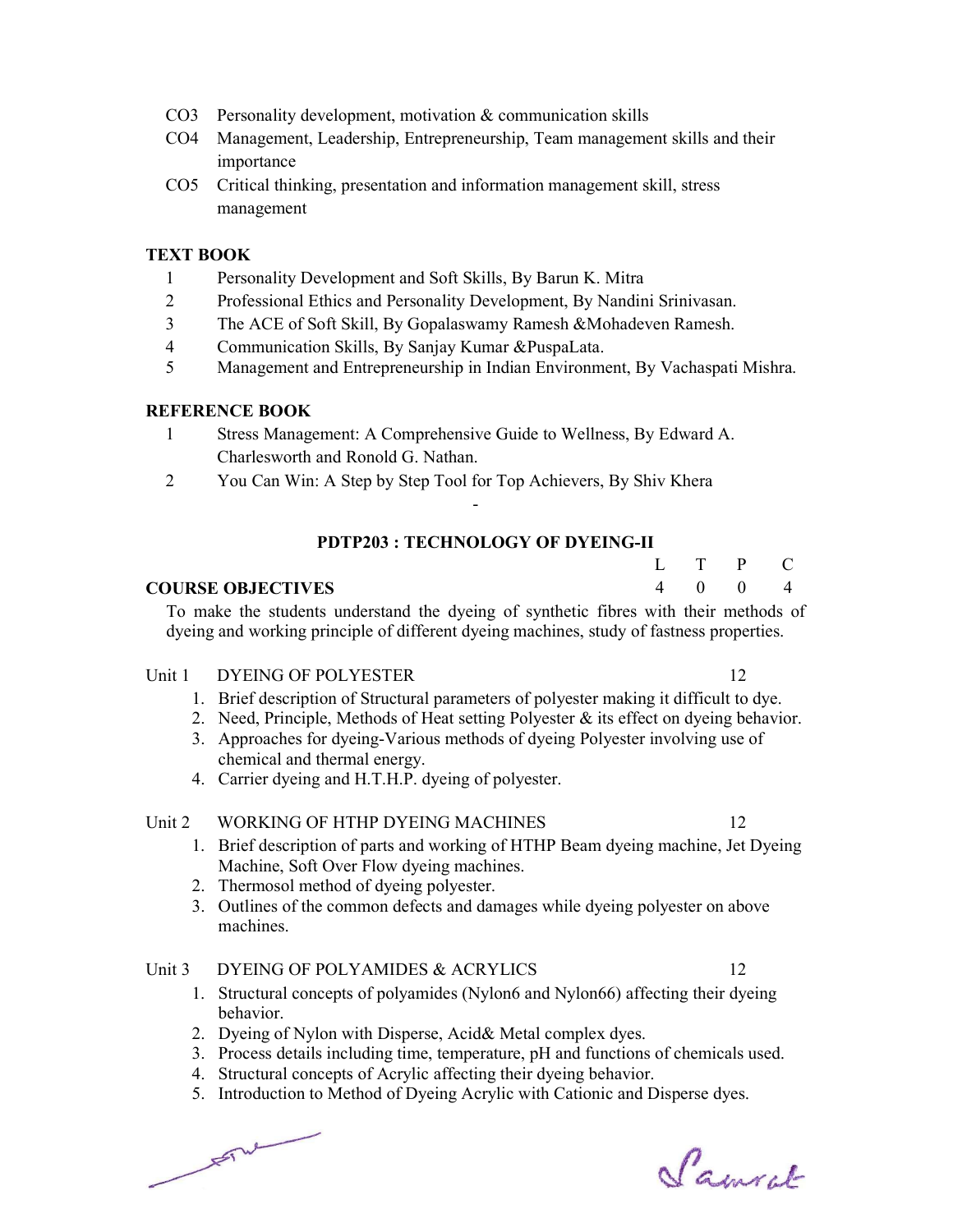# Unit 4 PROCESS SEQUENCE OF DIFFERENT BLENDS, FUNCTION OF AUXILIARIES AND INTRODUCTION OF GARMENT DYEING MACHINE.

- 1. Introduction and objectives of blending.
- 2. Process sequence of blended textiles comprising of  $P/C$ ,  $P/V$ , Acrylic/Wool & P/W.
- 3. Function of Auxiliaries used in dyeing, viz. Levelling agents, exhausting agents, wetting agents, acid liberating agents, dispersing agents & Retarders.
- 4. Working of Garment dyeing machines.

#### Unit 5 INTRODUCTION TO COLOUR FASTNESS 12

- 1. Concept of fastness and grey scale.
- 2. Determination of Washing Fastness of Dyed materials.
- 3. Determination of Light Fastness of Dyed materials.
- 4. Determination of Rubbing Fastness of Dyed materials.
- 5. Determination of perspiration Fastness of Dyed materials.
- 6. Common defects observed in dyeing and their remedies.

#### COURSE OUTCOMES

At the end of the study of this course, the students will be able to learn

- CO1 Factors affecting polyester dyeing, heat setting and various method of dyeing polyester
- CO2 Working of HTHP dyeing machines and their defects and damages
- CO3 Polyamide and acrylic dyeing with different dyes
- CO4 Process sequence of various blends, function of auxiliaries and garment dyeing  $m/c$
- CO5 Determination of various fastness and common defects in dyeing

## TEXT BOOK

- 1 Technology of Dyeing –VI By Dr. V.A. Shenai
- 2 Processing of Polyester Cellulosic Blends ByVaidya&Trivedi.
- 3 Processing Synthetic Fibres By Datte & Vaidya.
- 4 Chemical Processing of Textiles By Dr. C.V. Koushik and Mr. Antao Irwin Josico.
- 5 Textile Chemical Processing Vol. I By Jitendra Kumar

#### REFERENCE BOOK

- 1 Processing Synthetic Fibres By Schmidlin.
- 2 Chemical Technology of Fibrous Materials By F. Sadov
- 3 The Chemistry of Dyeing By John K. Wood
- 4 Basic Principles of Textile Coloration By D. Broadbent

## PDTP 204 : TECHNOLOGY OF PRINTING-I

-

#### COURSE OBJECTIVES

4  $\Omega$  $\Omega$ 4

T

 $L$ 

 To make the students understand the about the Methods of Printing, preparation of blocks and Screens and Styles of printing ingredients used in printing paste.

 $F^{\mu\nu}$ 

Samcel

P

 $\mathcal{C}$ 

Total: 60 Hour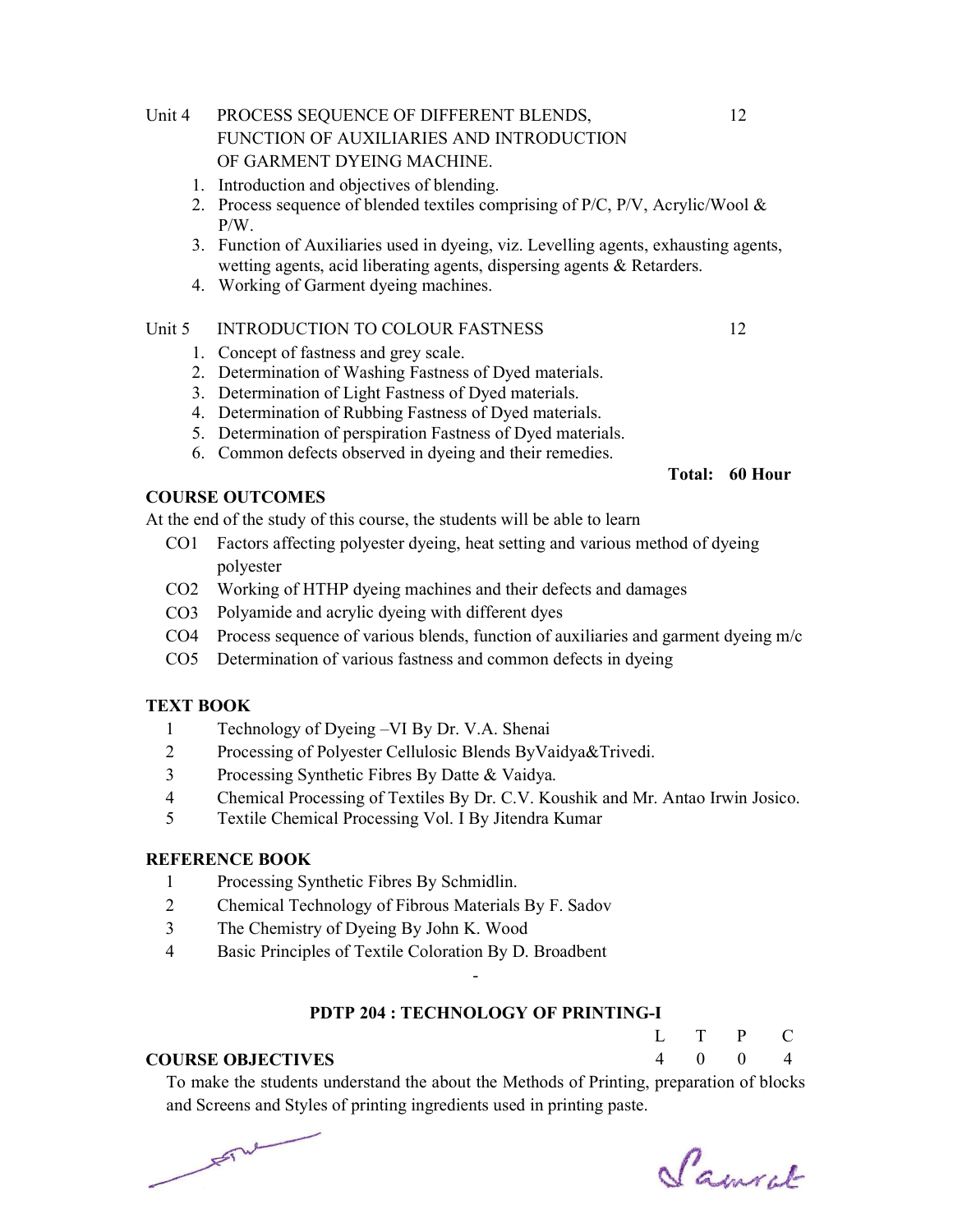| <b>TEXT BOOK</b> |                                                                                                                                                                                                                                |         |
|------------------|--------------------------------------------------------------------------------------------------------------------------------------------------------------------------------------------------------------------------------|---------|
|                  | printing                                                                                                                                                                                                                       |         |
| CO <sub>5</sub>  | Direct style printing of cotton by various dyes, merits and demerits of pigment                                                                                                                                                |         |
| CO <sub>4</sub>  | Printing Styles, after treatments, Print paste formulation and pigment printing                                                                                                                                                |         |
| CO <sub>3</sub>  | Working of various printing machines with its advantages and disadvantages                                                                                                                                                     |         |
| CO <sub>2</sub>  | Block and screen printing by hand                                                                                                                                                                                              |         |
| CO1              | Printing and preparatory processes, terms used in printing                                                                                                                                                                     |         |
|                  | At the end of the study of this course, the students will be able to learn                                                                                                                                                     |         |
|                  | <b>COURSE OUTCOMES</b>                                                                                                                                                                                                         |         |
|                  | Total:                                                                                                                                                                                                                         | 60 Hour |
| 4.               | 3. Natural dyes used in printing, its limitations and advantages over synthetic dyes.<br>Printing with Natural dyes.                                                                                                           |         |
|                  | 2. Advantages and disadvantages of pigment printing.                                                                                                                                                                           |         |
|                  | 1. Direct style printing of cotton with direct dyes, reactive dyes and pigments.                                                                                                                                               |         |
|                  | NATURAL DYES.                                                                                                                                                                                                                  |         |
| Unit 5           | PRINTING OF COTTON WITH SYNTHETIC AND                                                                                                                                                                                          | 12      |
| 4.               | 2. Introduction to styles of printing, direct, discharge and resist.<br>3. After treatments of printed textiles viz. ageing, steaming and curing.<br>Introduction to pigment printing and function of various ingredients.     |         |
| 1.               | Study of various ingredients used in print paste formulation.                                                                                                                                                                  |         |
|                  | TREATMENTS OF PRINTED GOODS                                                                                                                                                                                                    |         |
| Unit 4           | INTRODUCTION TO STYLES OF PRINTING AND<br><b>INGREDIENTS OF PRINTING PASTE WITH AFTER</b>                                                                                                                                      | 12      |
|                  | 2. Working of Semi-automatic, fully automatic flat bed screens printing machines<br>3. Working of rotary screen printing machine, making of rotary screens.<br>4. Advantages and disadvantages of the above printing machines. |         |
|                  | 1. Advantages and disadvantages of blocks and screens.                                                                                                                                                                         |         |
| Unit 3           | <b>WORKING OF PRINTING MACHINES</b>                                                                                                                                                                                            | 12      |
|                  | 4. Preparation of Printing Screens.                                                                                                                                                                                            |         |
|                  | 2. Principle of making hand screens.<br>3. Equipment and working with hand screens printing.                                                                                                                                   |         |
|                  | 1. Block making and working with blocks in printing textiles.                                                                                                                                                                  |         |
| Unit 2           | PREPARATION PROCESS OF BLOCK & SCREENS                                                                                                                                                                                         | 12      |
| 4.               | Design, Colour, Layout and repeat in printing textiles.                                                                                                                                                                        |         |
|                  | 3. Introduction to Non-Mechanized and mechanized printing.                                                                                                                                                                     |         |
|                  | 2. Preparatory processes for Printing.                                                                                                                                                                                         |         |
|                  | 1. Introduction to Printing.                                                                                                                                                                                                   |         |
| Unit 1           | <b>INTRODUCTION TO TEXTILE PRINTING</b>                                                                                                                                                                                        | 12      |

- 1 Technology of printing by V.A. Shenai
- 2 Textile Printing By D.G. Kale
- 3 Textile Printing by R. S. Prayag

 $\frac{1}{\sqrt{2}}$ 

Samuel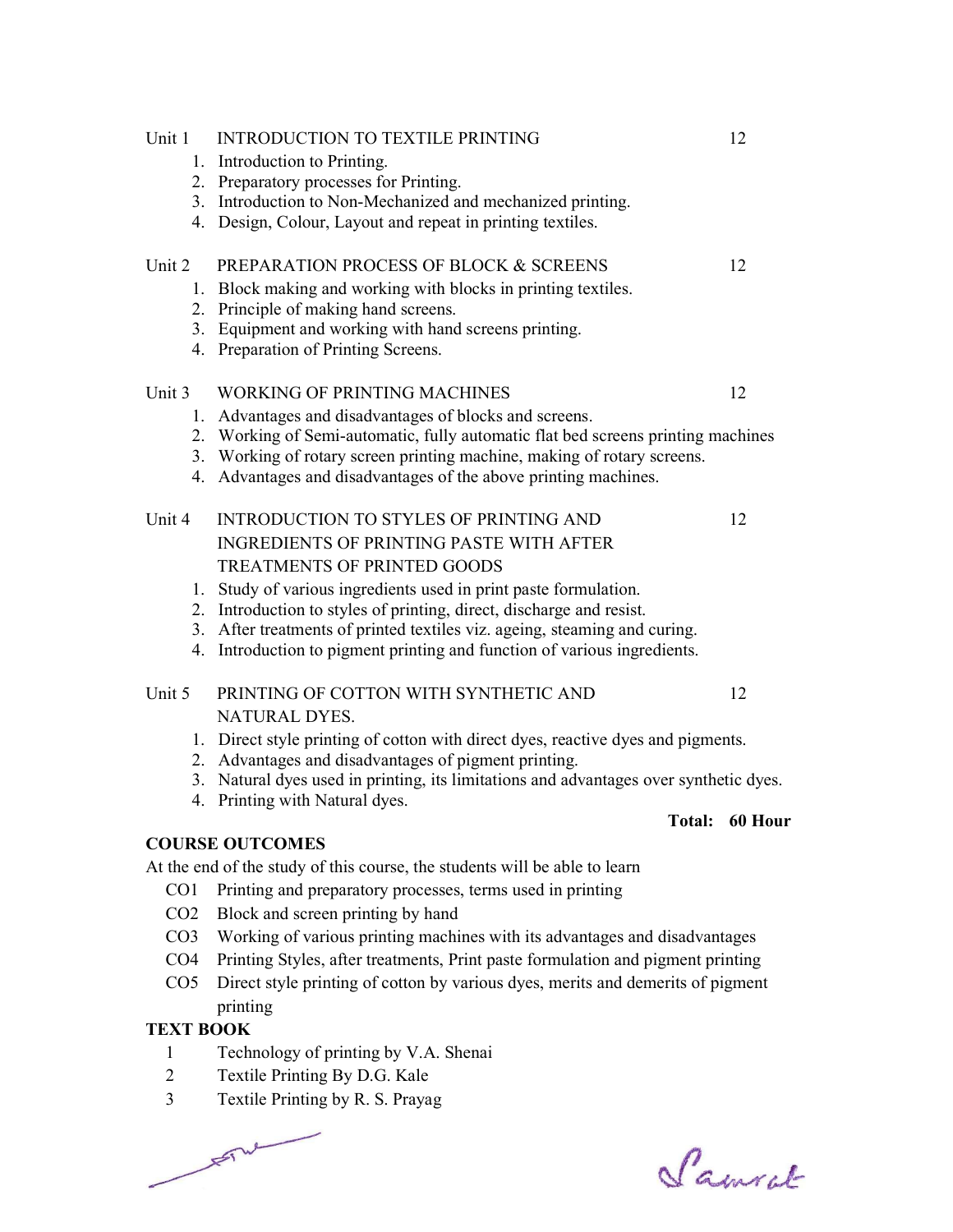#### REFERENCE BOOK

- 1 Handbook of Textile processing machinery R.S. Bhagwat1999
- 2 An Introduction to Textile printing by W Clarke.

#### PDTP205 : TEXTILE TESTING PRACTICE

-

#### COURSE OBJECTIVES

Testing of yarn and fabric with evaluation of fastness properties.

#### LIST OF PRACTICALS /ACTIVITIES

- 1. Determination of count of yarn by Beesley's/Knowles/Quadrant Balances.
- 2. Determination of count of yarn by using Wrap reel and Physical Balance.
- 3. Assessment of yarn evenness using visual assessment instruments.
- 4. Determining the yarn twist on yarn twist testers.
- 5. Determination of yarn strength by using lea strength tester.
- 6. Determination of fabric tensile strength by tensile strength tester.
- 7. Assessment of pilling property by using pilling boxes.
- 8. Determining crease recovery property of fabric by creasing testers.
- 9. Determining fabric thickness by thickness gauge.
- 10. Assessment of abrasion resistance.
- 11. Determination of class of dye on coloured textile material/dyestuff power.
- 12. Assessment of washing fastness by ISO-I, II, III, IV & V.
- 13. Assessment of rubbing fastness of dyed fabric by using Crock meter.
- 14. Assessment of Sublimation fastness of dyed fabric.
- 15. Assessment of light fastness of coloured textiles using light fastness tester.
- 16. Assessment of perspiration fastness of dyed fabric

#### Total: 60 Hour

L  $\Omega$  T 1 P  $\mathcal{L}$  C 3

 $\mathbf{L}$  $\theta$  T  $\Omega$  P 6 C 3

#### COURSE OUTCOMES

At the end of the study of this course, the students will be able to learn

- CO1 Yarn count and yarn evenness/ twist
- CO2 Yarn and fabric strength, pilling and crease recovery
- CO3 Fabric thickness, abrasion resistance and class of dye on fabric
- CO4 Various fastness properties

#### PDTP206 : TEXTILE DYEING PRACTICE-II

-

#### COURSE OBJECTIVES

Preparatory process of synthetic fibres and their dyeing with different dyes.

#### LIST OF PRACTICALS /ACTIVITIES

- 1. Scouring and bleaching of Polyester.
- 2. Scouring and bleaching of Nylon.
- 3. Scouring and bleaching of Acrylic.

 $F_{\text{max}}$ 

Samuel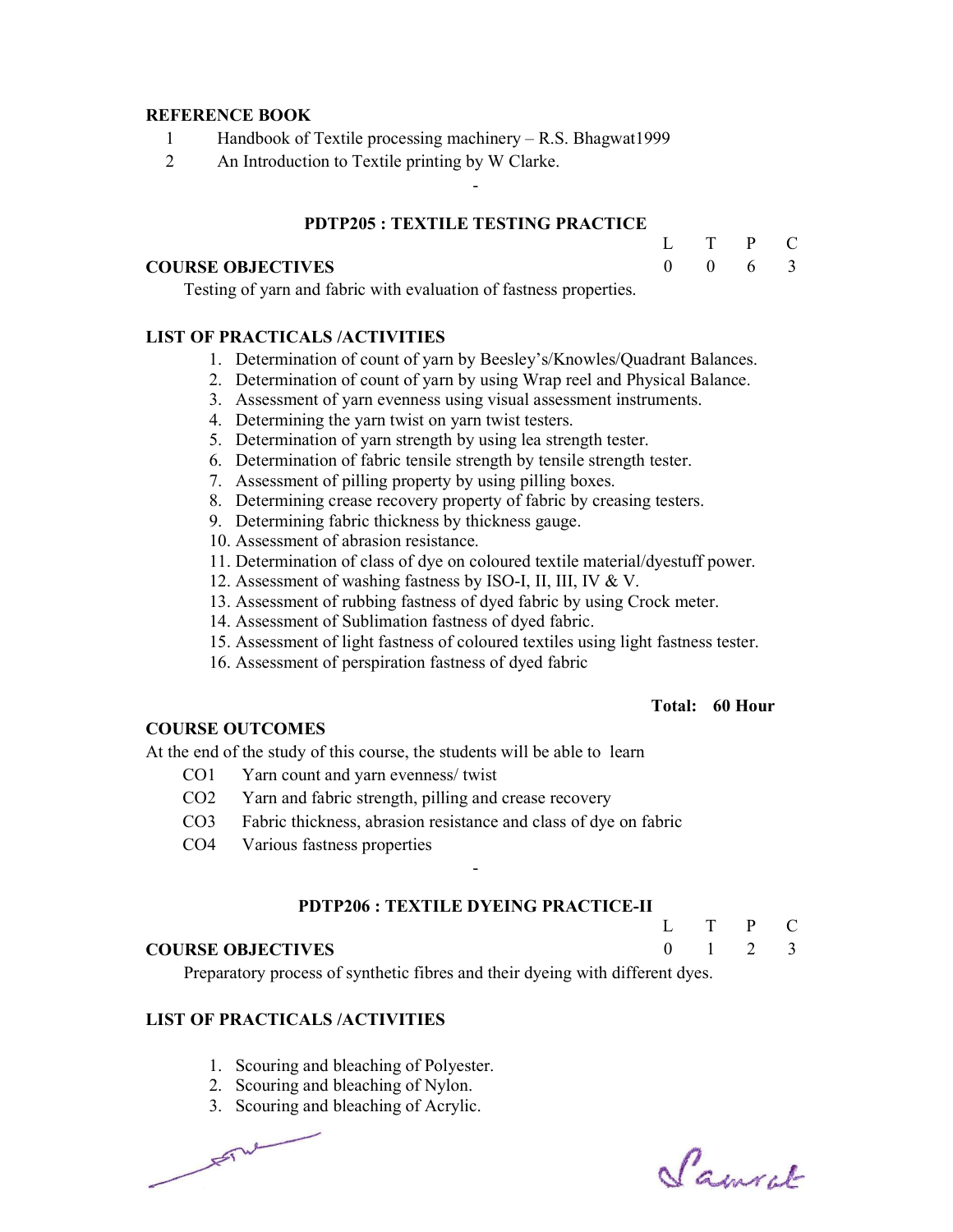- 4. Dyeing of Polyester with Disperse dyes by carrier method.
- 5. Dyeing of polyester with Disperse-dyes by HTHP method.
- 6. Dyeing of P/C with disperse and Vat/reactive dyes (solid/cross/reserve shades).
- 7. Dyeing of nylon with acid dyes and metal complex dyes.
- 8. Dyeing of nylon with disperse dyes.
- 9. Dyeing of acrylics with cationic dyes.
- 10. Dyeing of acrylics with disperse dyes.
- 11. Practice of shade matching (compound shades).

#### Total: 60 Hour

L T  $\Omega$ 

 $\mathbf{0}$ 

P 3

C 1.5

#### COURSE OUTCOMES

At the end of the study of this course, the students will be able to learn

- CO1 Scouring and bleaching of synthetic fibres
- CO2 Dyeing of polyester and P/C Blend in various combinations
- CO3 Dyeing of nylon and acrylic
- CO4 Shade matching

#### PDTP207 : COMPUTER COLOUR MATCHING PRACTICE

-

#### COURSE OBJECTIVES

Study of various modules of CCM

#### LIST OF PRACTICALS /ACTIVITIES

- 1. Calibration of spectrophotometer.
- 2. Colour specification (L, a, b, C, H) analysis for the given samples.
- 3. K/S Data Generation for the dyed/printed sample.
- 4. Prediction of recipe for the dyed/printed sample using CCM
- 5. Batch Correction of the dyed sample using CCM..
- 6. Measurement of delta-E / Matching of shades of the given samples.
- 7. Pass Fail, Shade sorting & Library.
- 8. Cost analysis of different recipes using CCM.
- 9. Metamerism Analysis of different recipes using CCM.
- 10. Fastness Assessment using CCM.
- 11. Comparison of fastness assessment between manual and CCM .
- 12. Whiteness index measurement of given white samples.
- 13. Yellowness measurement of given white samples

# Total: 30 Hour

# COURSE OUTCOMES

At the end of the study of this course, the students will be able to learn

CO1 Spectrophotometer and its calibration, Colour specification( L,a,b, C, H)

- CO2 K/S data, recipe prediction and batch correction
- CO3 Pass-Fail analysis, cost analysis and metamerism
- CO4 Fastness assessment, whiteness and yellowness index

 $F = \frac{1}{2}$ 

Samuel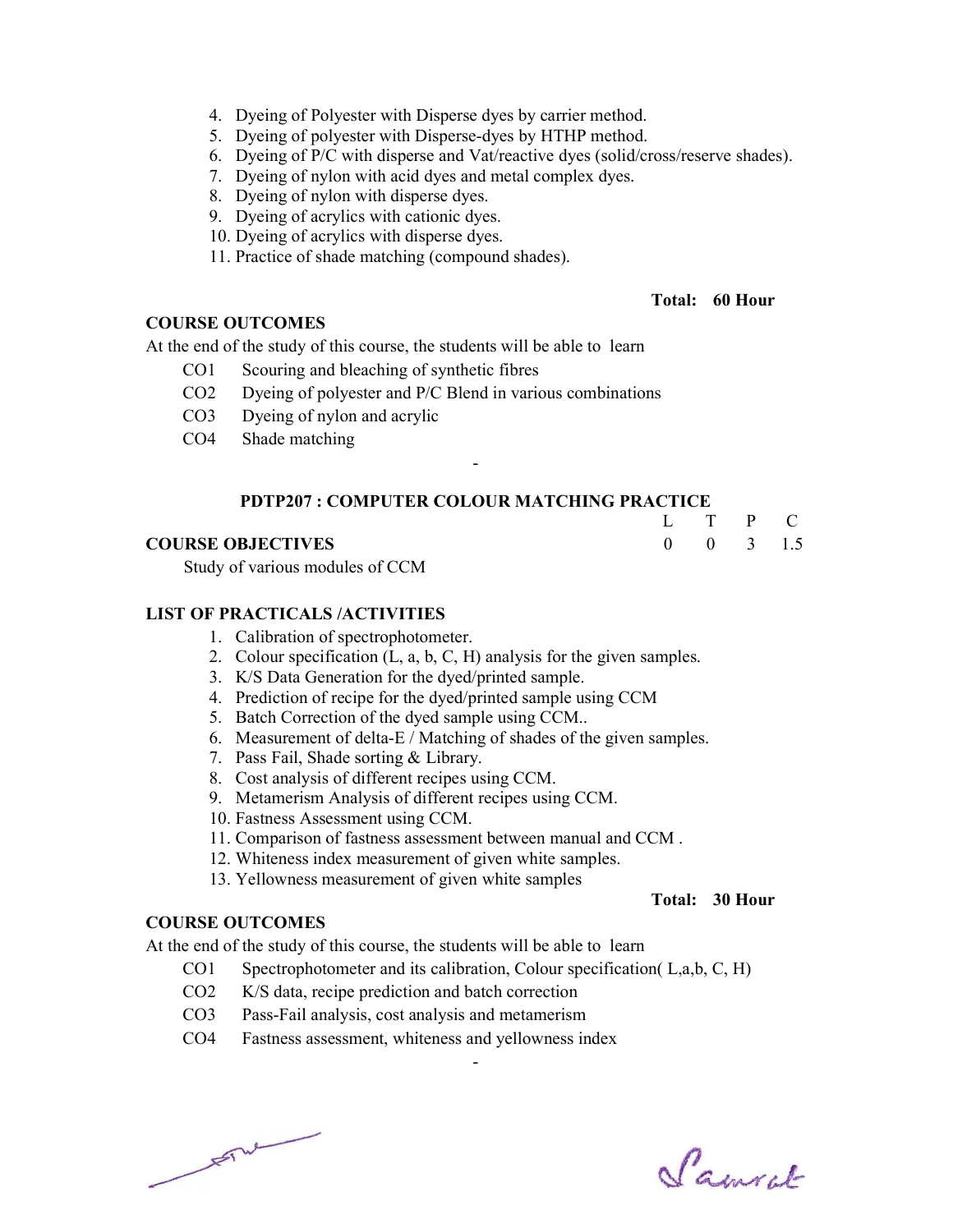# SEMESTER III

|                                            | <b>PDTP301: TECHNOLOGY OF PRINTING-II</b>                                                                                                                                                                                                          |   |               |              |                |
|--------------------------------------------|----------------------------------------------------------------------------------------------------------------------------------------------------------------------------------------------------------------------------------------------------|---|---------------|--------------|----------------|
|                                            |                                                                                                                                                                                                                                                    | L | T             | $\mathbf{P}$ | C              |
| $\overline{4}$<br><b>COURSE OBJECTIVES</b> |                                                                                                                                                                                                                                                    |   | $\theta$      | $\theta$     | $\overline{4}$ |
|                                            | To make the students understand about the Styles of Printing, methods of cotton, silk and<br>polyester printing. Study of traditional methods of printing.                                                                                         |   |               |              |                |
| Unit 1                                     | <b>INTRODUCTION OF STYLES OF PRINTING</b>                                                                                                                                                                                                          |   |               | 12           |                |
|                                            | 1. Introduction and Chemistry involved in discharge and resist style of printing.<br>2. Study of various discharging agents.<br>3. Methods of producing white and colour discharge effects on cotton dyed with vat,<br>reactive and azoic colours. |   |               |              |                |
| Unit 2                                     | PRINTING OF SILK                                                                                                                                                                                                                                   |   |               | 12           |                |
|                                            | 1. Methods and process sequences of printing with acid& metal complex dye on silk<br>2. Methods of producing white and colour discharge effects on silk.                                                                                           |   |               |              |                |
| Unit 3                                     | PRINTING OF POLYESTER                                                                                                                                                                                                                              |   |               | 12           |                |
|                                            | 1. Methods of printing polyester with disperse dyes by direct and discharge style of                                                                                                                                                               |   |               |              |                |
|                                            | printing.<br>2. Methods of printing polyesters/cotton blends with pigments.                                                                                                                                                                        |   |               |              |                |
| Unit 4                                     | <b>INTRODUCTION TO ADVANCE METHOD OF</b>                                                                                                                                                                                                           |   |               | 12           |                |
|                                            | <b>TEXTILE PRINTING</b>                                                                                                                                                                                                                            |   |               |              |                |
|                                            | 1. Transfer printing and various machines used in transfer printing on textiles $\&$ its<br>limitations.                                                                                                                                           |   |               |              |                |
|                                            | 2. Digital printing – Chemistry and technology, study of various ink-jet system and<br>its merits & demerits.                                                                                                                                      |   |               |              |                |
|                                            | 3. Printing of knitted garments.                                                                                                                                                                                                                   |   |               |              |                |
| Unit 5                                     | Introduction to Traditional Styles of Printing                                                                                                                                                                                                     |   |               | 12           |                |
|                                            | 1. Kalamkari                                                                                                                                                                                                                                       |   |               |              |                |
|                                            | 2. Batik                                                                                                                                                                                                                                           |   |               |              |                |
|                                            | 3. Tie & Dye (Bandhani)                                                                                                                                                                                                                            |   |               |              |                |
|                                            | 4. Ajrakh Printing<br>5. Bagru printing & Sanganeri Print                                                                                                                                                                                          |   |               |              |                |
|                                            | 6.Khadi (White & Colored)                                                                                                                                                                                                                          |   |               |              |                |
|                                            | 7. Flock printing                                                                                                                                                                                                                                  |   |               |              |                |
|                                            |                                                                                                                                                                                                                                                    |   |               |              |                |
|                                            |                                                                                                                                                                                                                                                    |   | <b>Total:</b> | 60 Hour      |                |
|                                            | <b>COURSE OUTCOMES</b>                                                                                                                                                                                                                             |   |               |              |                |
|                                            | At the end of the study of this course, the students will be able to learn                                                                                                                                                                         |   |               |              |                |
| CO1                                        | Printing by discharge style on cotton                                                                                                                                                                                                              |   |               |              |                |

- CO2 Direct and Discharge Printing of silk
- CO3 Printing of polyester with disperse dyes and P/C blend with pigments

Samuel

 $F = \sqrt{2\pi r^2}$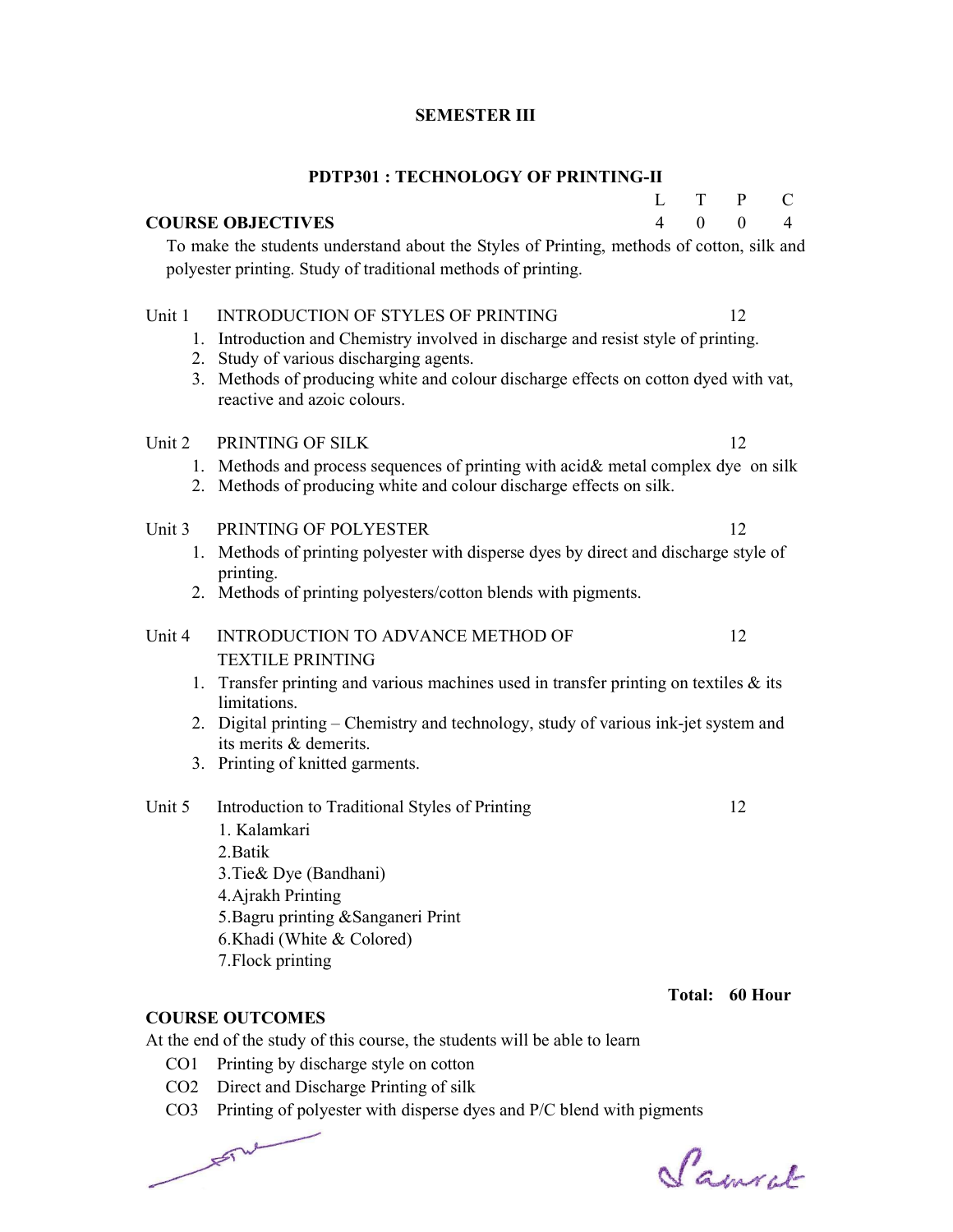- CO4 Transfer printing and Digital printing, printing of knitted goods
- CO5 Traditional styles of printing

## TEXT BOOK

- 1 Technology of printing –R.S.Prayag
- 2 Textile Printing-Prof.D.G.Kale
- 3 Technology of printing-Dr. V.A.Shenai
- 4 Digital Textile printing by Susan Carden

## REFERENCE BOOK

- 1 An introduction to Textile printing-W.Clark
- 2 Basic Principles of Textile Colouration-A.D.broadbent
- 3 Textile printing-By Leslie WC Miles

## PDTP302 : TECHNOLOGY OF FINISHING

L 4

T  $\Omega$  P  $\Omega$  C 4

-

# COURSE OBJECTIVES

 To make the students understand the about the textile finishing application of different finishing chemicals and their effects.

## Unit 1 INTRODUCTION TO TEXTILE FINISHING 12

- 1. Commercial importance of finishing and its classification.
- 2. Resin finishing: Mechanism of creasing, Types of Resins.
- 3. Anti crease, wash and wear, durable press resin finishing.
- 4. Mercerization and structural changes taking place in mercerization.
- 5. Yarn and fabric mercerizing machines.
- 6. Liquor ammonia mercerization

#### Unit 2 INTRODUCTION TO FUNCTIONAL FINISHES PART-1 12

- 1. Concept of Flame proof & flame retardancy.
- 2. Concept of pyrolysis, Flame retardant finishes for cotton, Concept of waterproof and water repellent Finishes, Mildew proof finishes and Rot proof finishing.
- 3. Durable & temporary finishes, Antimicrobial, Aroma finish, UV Protection finishes, Bio-polishing.

# Unit 3 INTRODUCTION TO FUNCTIONAL FINISHES PART-2

- 1. Soil Release Finishing: Mechanism of soil retention.
- 2. Various soil releases finishes for cotton, Polyester and its blends.
- 3. Detail study of antistatic finishes.
- 4. Anti pilling Finishing

# Unit 4 INTRODUCTION TO MECHANICAL, FOAM FINISH & HEAT SETTING

 $F_{\text{max}}$ 

Samuel

12

12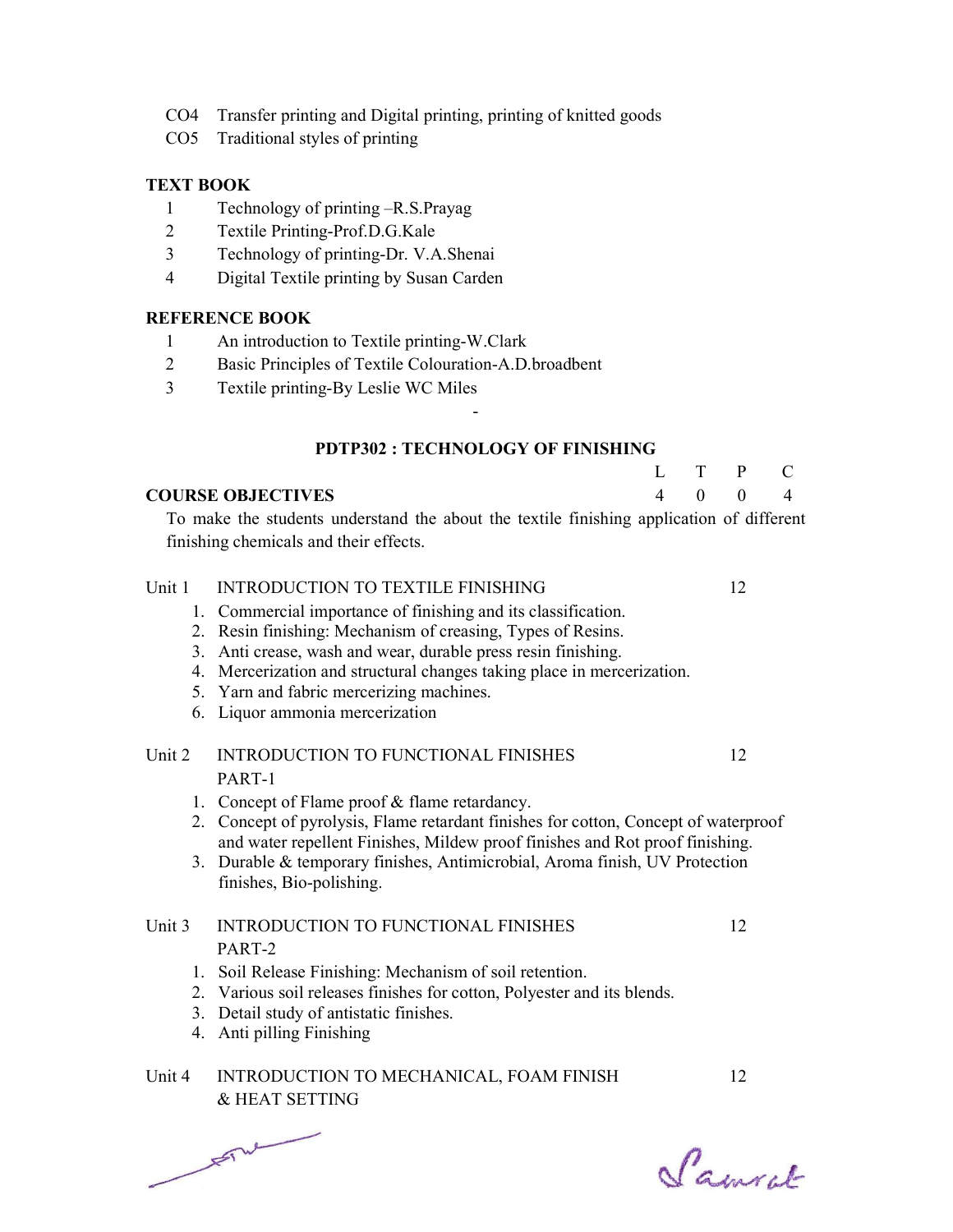- 1. Detail study about mechanical finishing of textile materials like Calendaring, Raising, Sanforising, Peach finishing.
- 2. Object of Heat setting.
- 3. Various methods of heat setting and mechanism of heat setting.
- 4. Foam Finishing: Detailed study of various techniques of foam application.
- 5. Drawbacks of foam finishing.

# Unit 5 INTRODUCTION OF ADVANCE FINISHING OF POLYESTER AND SOFTENERS

- 1. Mechanism in the weight reduction of PET by using alkali: Micro encapsulation techniques in finishing process.
- 2. Study about cationic, reactive and silicon emulsion softeners.
- 3. Introduction to Nano Finishing.

## Total: 60 Hour

12

# COURSE OUTCOMES

At the end of the study of this course, the students will be able to learn

- CO1 Finishing and its classification, Anti crease finishing & mercerization
- CO2 Flame proof & flame retardant finish, water proof & water repellent finish & other functional finish
- CO3 Soil release, anti static and anti pilling finishes
- CO4 Various mechanical finishes, heat setting and foam finishing
- CO5 Advance finishing techniques and types of softeners

# TEXT BOOK

- 1 Technology of finishing by V.A.Shenai
- 2 Technology of finishing by R.S. Prayag
- 3 Textile finishing by A.J.Hall
- 4 Handbook of textile processing machineries by R.S.Bhagwat

#### REFERENCE BOOK

- 1 Textile Reference –Book-For-Finishing By Pietro Bellini, FerruccioBonetti, Easter-Franzetti.
- 2 The Finishing Textile Fabric (Woolen, Worsted & Others Cloth) By Roberts Beasumount.
- 3 Textile Fibers, Dyes, Finishes and Processes by Howard L. Needles.
- 4 Chemistry & Technology of Fabric Preparation & Finishing By Dr. Charles Tomasino.
- 5 Chemistry Technology of Fibrous Materials by F. Sadov.

#### PDTP303 : CHEMISTRY OF INTERMEDIATES & DYES

-

#### COURSE OBJECTIVES

| L              | T | P        | C.             |
|----------------|---|----------|----------------|
| $\overline{3}$ | 0 | $\theta$ | $\overline{3}$ |

To make the students understand about the Historical importance of natural dyes,

 $F = \sqrt{2\pi r^2}$ 

Samcel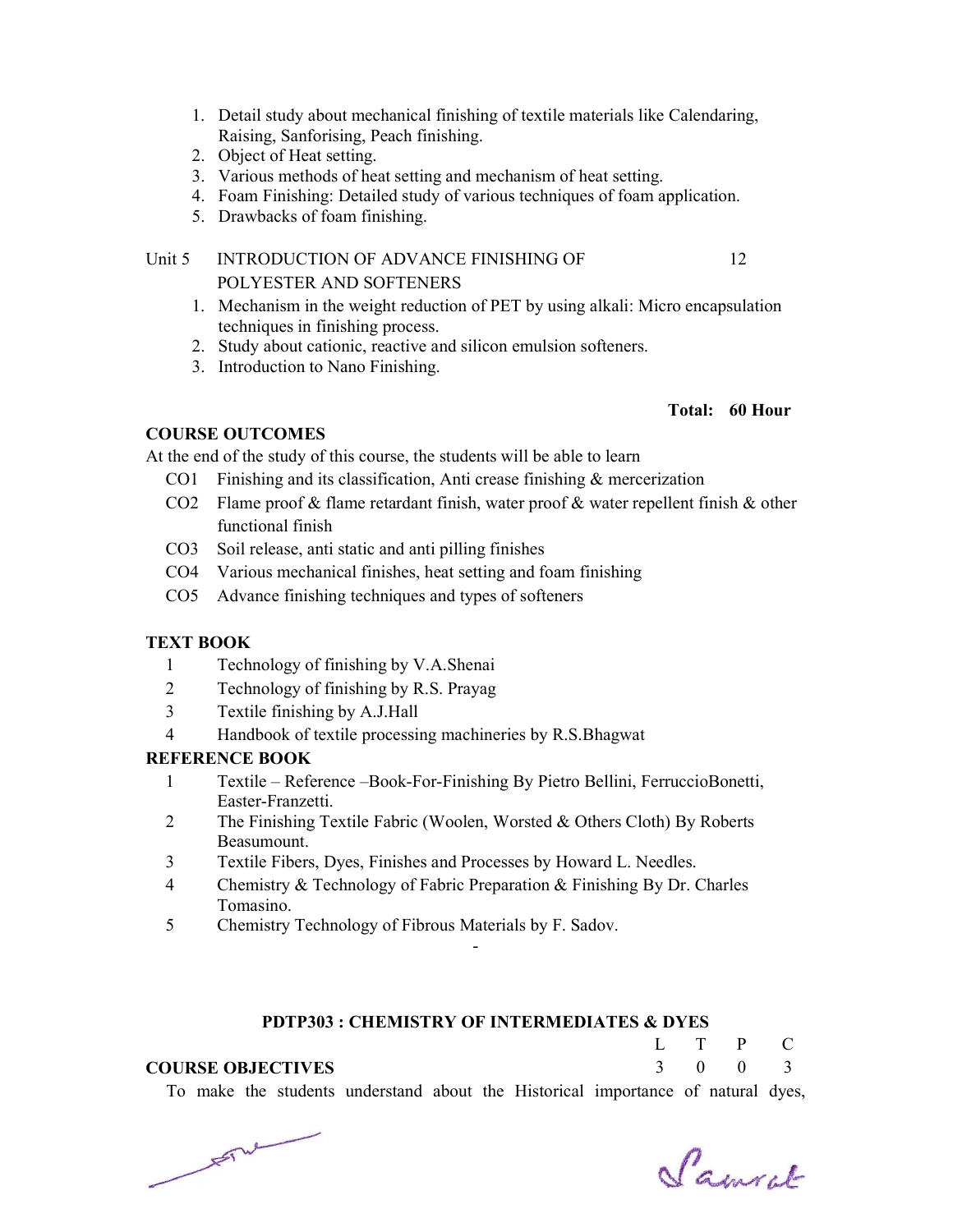Chemistry of dyes and intermediates and process of synthetic dyes.

# Unit 1 INTRODUCTION OF DYES 9

- 1. A brief introduction of natural and synthetic dyes.
- 2. Raw materials and coaltar distillation.
- 3. Unit process in organic synthesis such as Halogenation, Nitration, Sulphonation, Esterification, Hydrogenation and Diazotisation with suitable examples.

# Unit 2 INTRODUCTION TO CLASSIFICATION OF SYNTHETIC DYES.

- 1. Classification of dyes on the basis of their chemical structure such as azines, oxazines, xanthenes, acridines, thiozols, quinolines,cynanines, diphenyl and triphenyl methane dyes,azo dyes, nitro and nitroso dyes.
- 2. Relationship between dye structure, application and dye fibre interaction.

# Unit 3 INTRODUCTION TO CHEMISTRY OF DYES 9

 1. Chemistry of anthraquinone vat dyes, indigoid and thioindigoid dyes, solubilised vat dyes, sulphurcolours, reactive dyes, disperse dyes and Fluorescent Brightening agents.

#### Unit 4 INTRODUCTION TO CHEMISTRY OF DYES INTERMEDIATES 9

- 1. Study of important intermediates from Benzene, Indanthrene, Chlorobenzene, nitro benzene, aniline, phenol and salicylic acid, Naphthalene and anthracene.
- 2. Chemical structure of H-Acid and BON Acid.

# Unit 5 SYNTHESIS OF DIFFERENT DYES 9

 1. Preparation of each dye :Napthol AS, Indigotin, Fast Red TR base, Rhodamine B, Auromine, Methylene Blue, Alizarine, Caledon Jade Green, Indanthrene Blue.

# Total: 45 Hour

9

#### COURSE OUTCOMES

At the end of the study of this course, the students will be able to learn

- CO1 Natural & synthetic dyes, raw materials and various unit processes in synthesis of dyes
- CO2 Classification of dyes based on chemical structure and dye fibre interaction
- CO3 Chemistry of dyes
- CO4 Chemistry of dye intermediates
- CO5 Preparation of dyes

#### TEXT BOOK

- 1 Synthetic Dyes by Gurdeep R. Chatwal
- 2 Chemistry of Synthetic Dyes Vol. I-VIII by Venkatraman
- 3 Chemistry of dyes and principle of dyeing by V.A. Shenai
- 4 Handbook of Synthetic Dyes & Pigments by K.M. Shah

 $F = T \cup F$ 

Samcel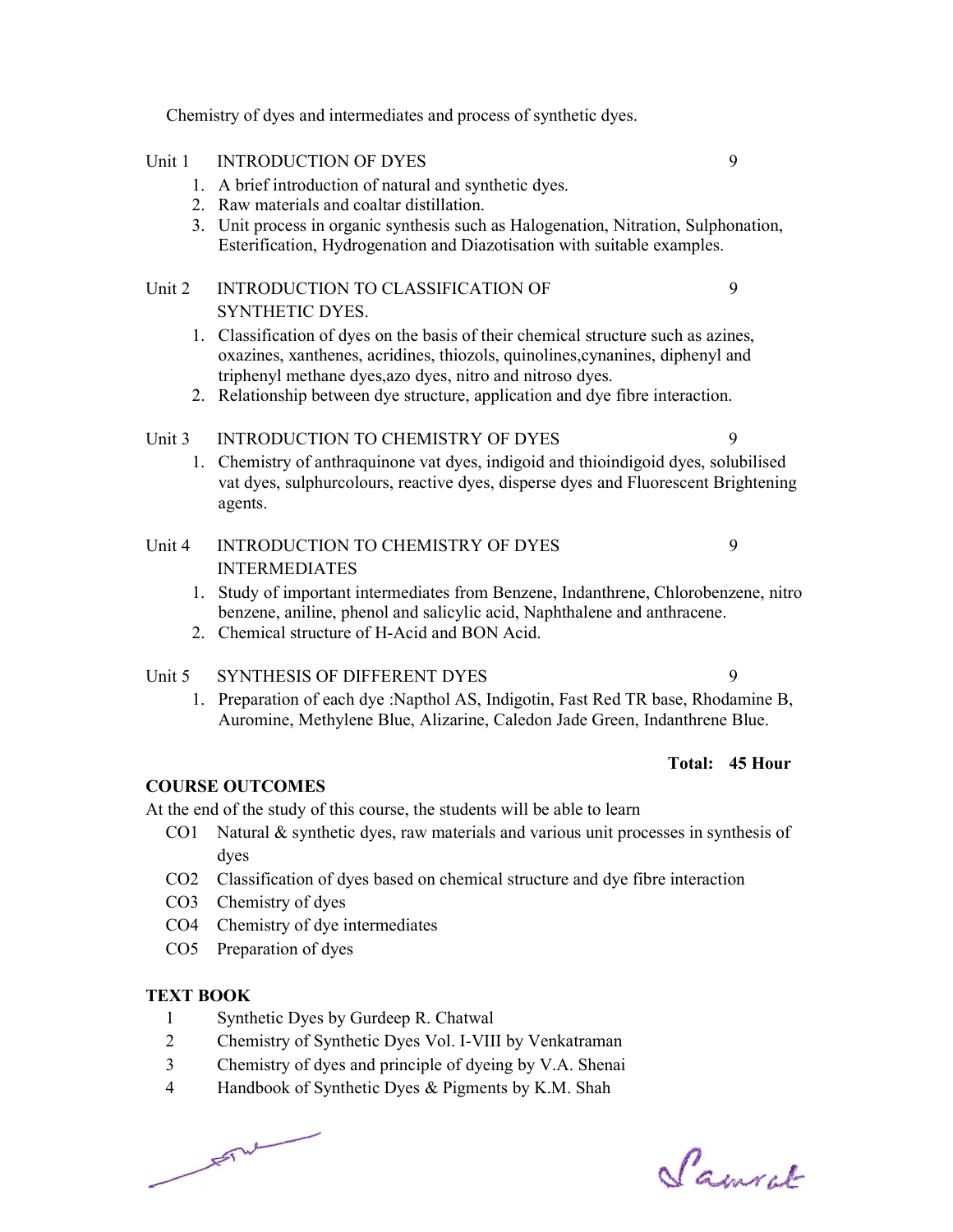#### REFERENCE BOOK

- 1 Colorant and Auxiliaries Volume \_ 1 Colorants by John Shore
- 2 Colorant and Auxiliaries Volume 2 Colorants by John Shore
- 3 Textile Dyes by Mansoor Iqbal
- 4 Industrial Dyes Chemistry, Properties, Application by K. Humnger
- 5 Text Book of Dyes by M.G. Arora

#### PDTP304 : ECOLOGY& POLLUTION CONTROL IN TEXTILE INDUSTRY

-

#### COURSE OBJECTIVES

 To make the students understand about the importance of ecological system and different types of pollution in textile industry.

# Unit 1 INTRODUCTION OF ENVIRONMENT AND POLLUTION

- 1. Environment, Types-Natural and manmade Environment, Components of Environment, Segments of Environment, Atmosphere.
- 2. Pollution, Types of Pollution viz. Air, Water, Soil, Noise and Thermal pollution.
- 3. Overview of environmental pollution in Textile Industries.
- 4. Environmental pollution & its harmful effects on human beings, vegetation inert material and physical features of atmosphere.
- 5. Pollutants, Types, Brief description on pollutants in Textiles.

#### Unit 2 TYPES OF POLLUTION 9

- 1. Air Pollution-Definition, causes of Air Pollution.
- 2. Classification, Sources & Characteristics of important Air Pollutants.
- 3. Sources of Air Pollution in a Textile mill.
- 4. Air Quality Standards.
- 5. Indoor and outdoor air pollution.
- 6. Study of Harmful Chemicals used in Textile Industry.

# Unit 3 INTRODUCTION OF WATER POLLUTION & PARAMETERS

- 1. Water Pollution-Definition and Classification.
- 2. Various sources of waste water in wet processing.
- 3. Characteristics of waste water –SS, TDS, DO, COD, BOD.
- 4. Textile waste water problems, Chemical recovery and reuse.
- 5. Water conservation in Textile Industry.
- 6. Impact of water pollution on man, marine life & ecology of textiles.

# Unit 4 INTRODUCTION OF WATER EFFLUENT TREATMENTS

- 1. Methods of wastewater/Effluent treatment i.e. physical, chemical and biological treatment.
- 2. Brief description of design and working of effluent treatment plant.
- 3. Methods of Textile dyes house waste water decolourization and removal of organic

 $F^{\text{rel}}$ 

Samcel

9

9

 $\mathbf{L}$ 3

T  $\overline{0}$  P 0

9

 $\mathcal{C}$ 3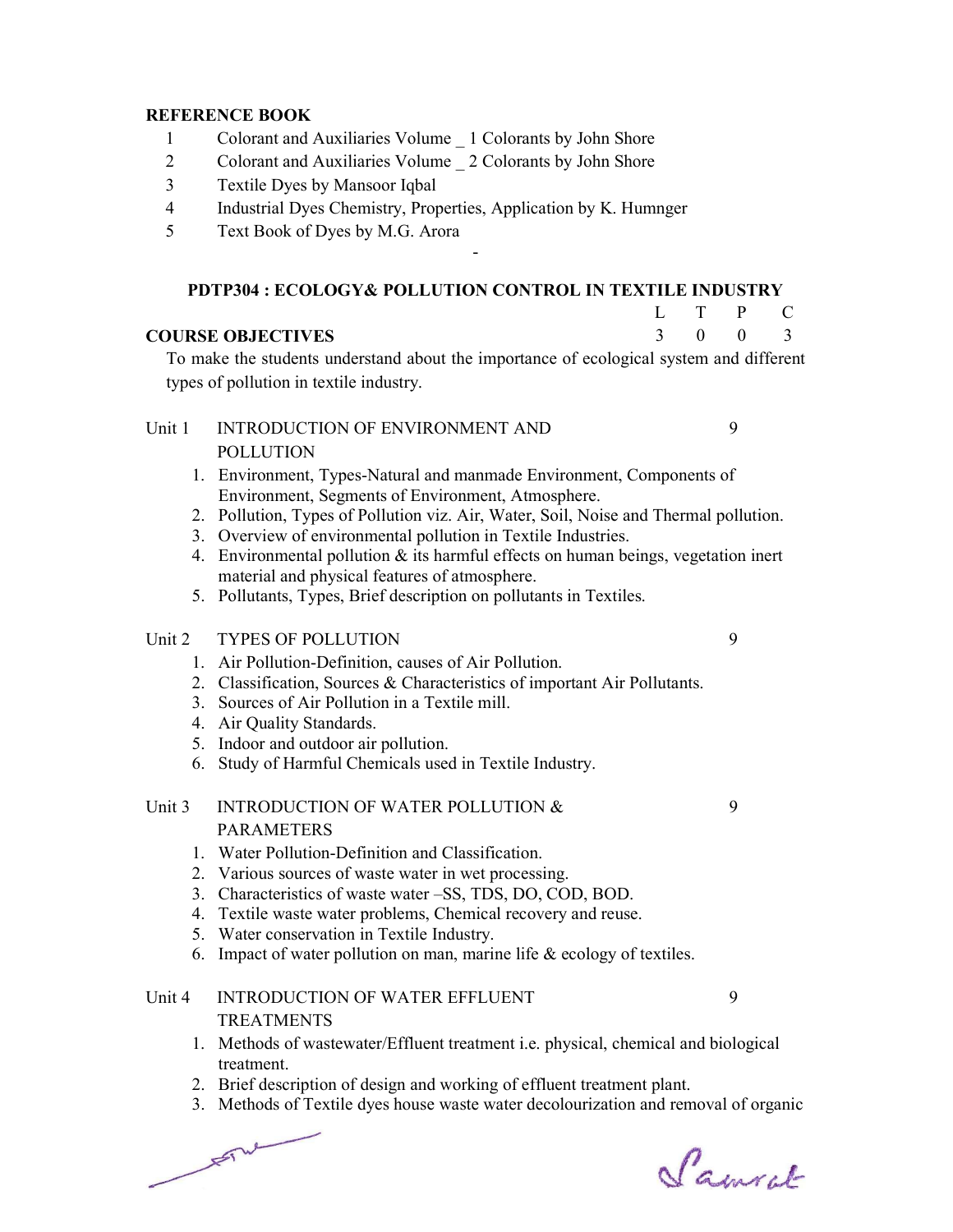pollutants.

- 4. Tolerance level of effluents in wet processing of textiles.
- 5. Solid wastes, its sources, various methods of waste reduction.
- 6. Sludge treatment and solid waste disposal of textile Industry.

#### Unit 5 NOISE POLLUTION AND ECO-STANDARDS 9

- 1. Noise Pollution-Definition and harmful effects.
- 2. Preventive & control of noise pollution in Textile Industry.
- 3. Noise Pollution parameters.
- 4. New Challenges towards achievements of strict standards in Textile processing effluents.
- 5. Eco-standards and Eco-labels for textiles.
- 6. ISO 14000 & current environment policies related to Textiles Industry.

#### Total: 45 Hour

#### COURSE OUTCOMES

At the end of the study of this course, the students will be able to learn

- CO1 Environment, types of pollution and their harmful effects, types of pollutants
- CO2 Air pollution-classification, sources and AQS
- CO3 Water pollution-classification, sources and characteristics of waste water
- CO4 ETP, Tolerance level of effluents, solid waste reduction and disposal
- CO5 Noise pollution, its parameters, eco standards & eco labels, ISO 14000

#### TEXT BOOK

- 1 Text book of Environmental Chemistry & Pollution Control by SS Dara
- 2 Sewage Disposal & Air Pollution Engineering by S.K.Garg
- 3 Pollution Control in Textile Industry by S.C. Bhatia, Sarvesh Devraj
- 4 Environment Pollution and Environmental by Padmanabh Dwivedi

#### REFERENCE BOOK

- 1 Environment Chemistry by A.K.DE
- 2 Perspectives in Environmental Studies by AnubhaC.P.Kaushik-Kaushik
- 3 Waste water Treatment by M.N.Rao. A.K.Datta
- 4 Air Pollution M N Rao and H V N Rao
- 5 A text book of Environmental Studies byTangamani & Shymala Thangamni
- 6 Workshop on Environment Pollution & Control in Textile Industry by BTRA

## PDTP305 : PROJECT WORK

-

#### COURSE OBJECTIVES

L  $\Omega$ T  $\Omega$ P 6 C 3

 To make the students understand about the practical analysis of industrial and laboratory practices to develop their practical knowledge and skill.

 $F = \frac{1}{2}$ 

Samcel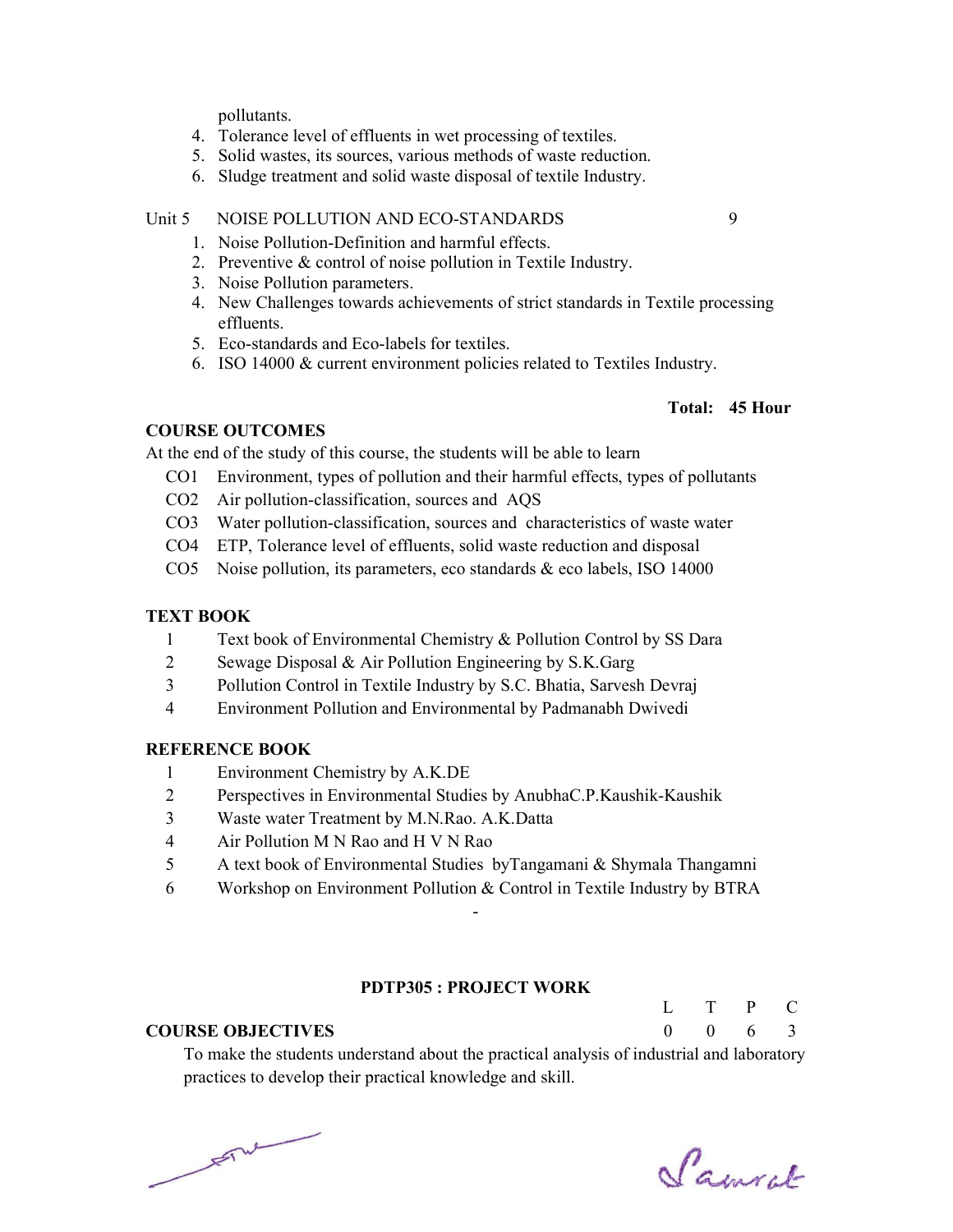## LIST OF PRACTICALS /ACTIVITIES

- Each student is required to submit a project report on a given topic.
- The Project may be carried out in the laboratory of the institute or preferably in a process house under actual working condition.
- The principle object of the project work is to develop the analysis skills  $\&$ facilitation solutions of the day to day issues at shop floor level.
- This will also test the ability of the student to co-ordinate knowledge with the actual production activities.

#### Total: 60 Hour

T  $\mathbf{0}$  P 6  $\mathcal{C}$ 3

 $\mathbf{L}$  $\Omega$ 

## COURSE OUTCOMES

At the end of the study of this course, the students will be able to learn

 CO1 Understand the practical activities in textile industry and develop innovation attitude in further application of study/practices.

-

#### PDTP306 : TEXTILE FINISHING PRACTICE

#### COURSE OBJECTIVES

 To make the students understand about the practices on following practical on different finishes on textile material.

## LIST OF PRACTICALS /ACTIVITIES

- 1. Stiff finishing of given fabric using Starch/PVA
- 2. Soft finishing of given fabric using softener (Anionic/Cationic/Nonionic/Reactive)
- 3. Buckram/back filling finish for the given fabric sample using a suitable recipe.
- 4. Producing of water repellent finish to the given fabric sample.
- 5. Application of Crease recovery finishing in given Cotton/Polyester-Cotton fabric.
- 6. Applications of Weight reduction finish on given polyester material.
- 7. Carbonisation of given P/C blends.
- 8. Producing of Scroopy finishing effect on silk fabric.
- 9. Application of Flame retardant finish to the given sample.
- 10. Application of Anti-microbial finish to the given sample.
- 11. Applications of stain release finish on the given sample.

#### Total: 60 Hour

#### COURSE OUTCOMES

At the end of the study of this course, the students will be able to learn

- CO1 Soft and stiff finishing of cotton
- CO2 Water repellent, crease recovery and weight reduction finish

- CO3 Carbonisation and scroop finish
- CO4 Application of functional finishes

 $\sqrt{1-\frac{1}{2}}$ 

Samuel